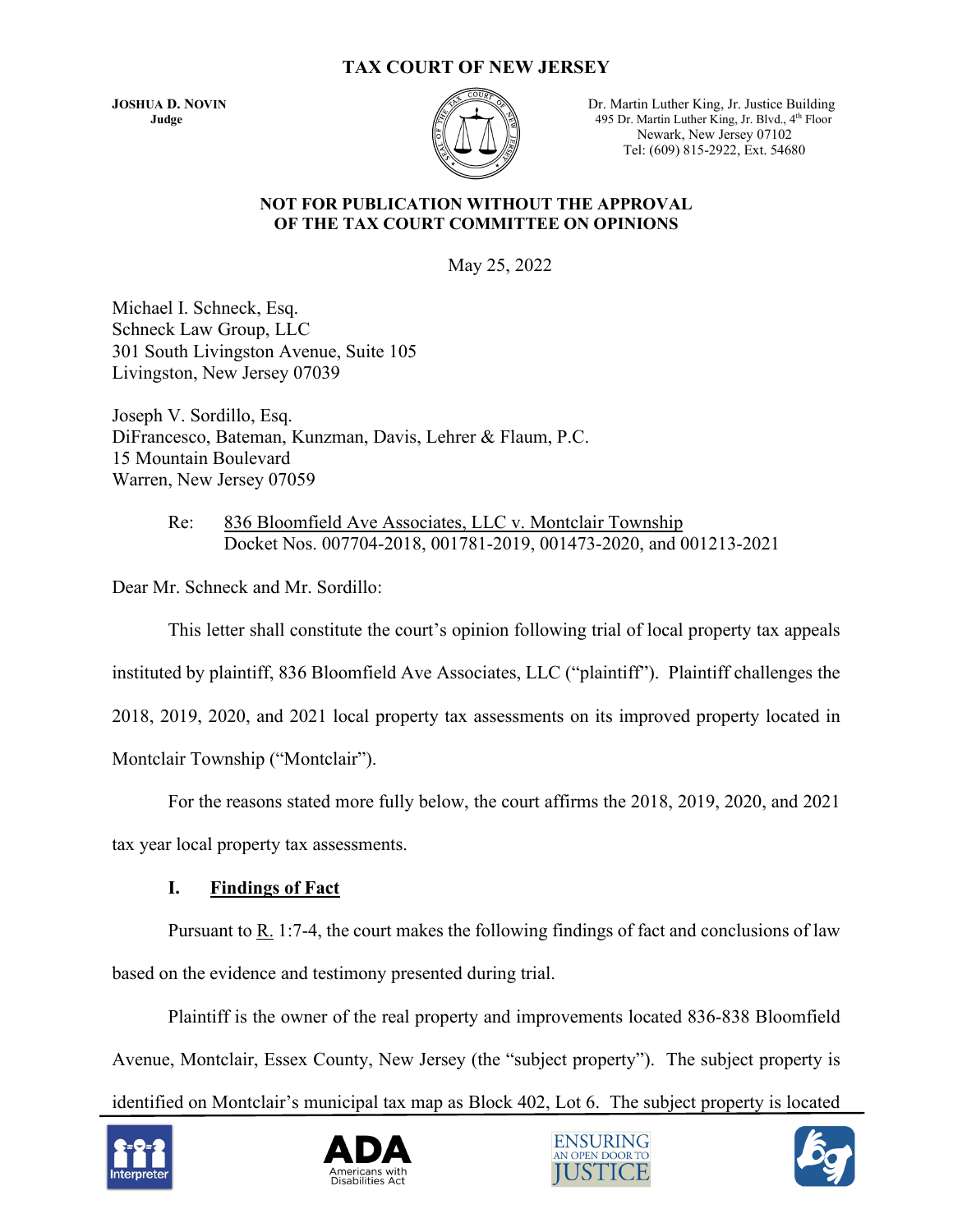836 Bloomfield Ave Associates, LLC v. Montclair Twp. Docket Nos. 007704-2018, 001781-2019, 001473-2020, and 001213-2021 Page -2-

on the corner of Bloomfield Avenue and Rockledge Road, near Montclair's western boundary with Verona Borough. As of the valuation dates at issue, the site comprised an approximate 0.27-acre, rectangular shaped parcel with 130 feet of frontage along Bloomfield Avenue and 91 feet of frontage along Rockledge Road.<sup>[1](#page-1-0)</sup>

Plaintiff filed direct appeals with the Tax Court challenging the subject property's 2018, 2019, 2020, and 2021 tax year local property tax assessments. Montclair filed counterclaims for the 2019, 2020, and 2021 tax years.

As of the valuation dates at issue, the subject property was improved with a "U-shaped" three-story, brick, walk-up apartment building constructed in 1926. Due to the lot's upwards slope from Bloomfield Avenue, the elevation of the building's entrance is several feet higher than Bloomfield Avenue. Accordingly, to access the property from Bloomfield Avenue, individuals must climb a flight of approximately twelve steps to gain access to the building's front entrance.<sup>[2](#page-1-1)</sup> As a result of the site's topography, the front portion of the subject property's basement is located above grade-level, and the rear portion is substantially below grade-level. The building is comprised of nineteen (19) individual residential units, consisting of nine (9) one-bedroom apartments and ten  $(10)$  two-bedroom apartments.<sup>[3](#page-1-2)</sup> The building contains six apartments per floor, with a two-bedroom apartment occupied by the building's superintendent located in the basement. The building offers no on-site parking; therefore, tenants must resort to street parking or make private parking arrangements. The building's common areas include n front entry with ceramic

<span id="page-1-2"></span><span id="page-1-1"></span> $3$  Plaintiff's expert opined that the subject property is an eighteen (18) residential unit building.









<span id="page-1-0"></span><sup>&</sup>lt;sup>1</sup> Plaintiff's expert opined that the subject property's lot comprises 0.2715-acres, and Montclair's expert opined that it comprises 0.2676-acres.

 $2$  The subject property also contains a grade-level concrete walkway from Rockledge Road, apparently leading to the building's front entrance.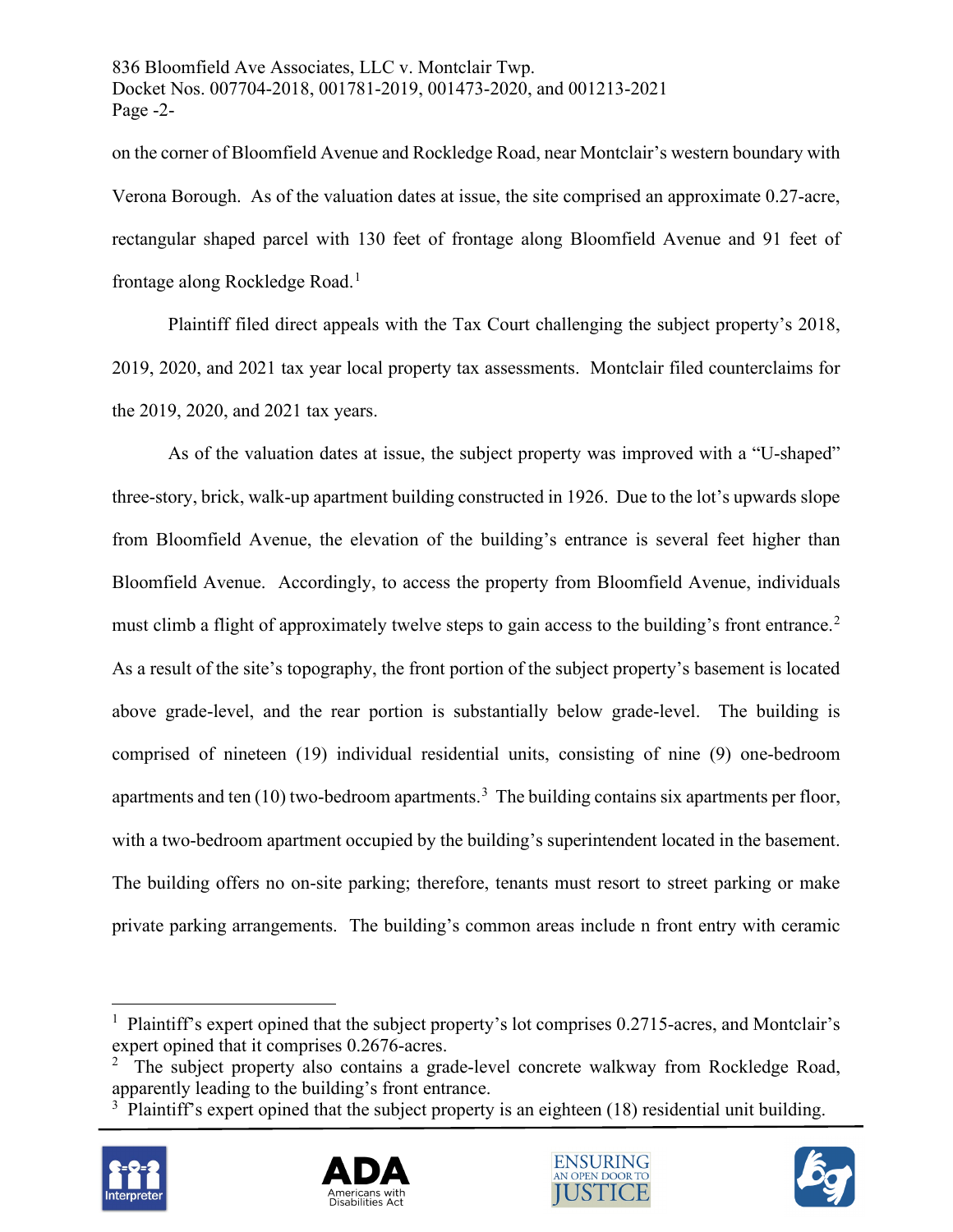836 Bloomfield Ave Associates, LLC v. Montclair Twp. Docket Nos. 007704-2018, 001781-2019, 001473-2020, and 001213-2021 Page -3-

tile flooring, commercial grade wall-to-wall carpeting, plaster ceilings and walls, and a steel interior stairway. The basement contains two coin-operated clothes washing machines and dryers. Plaintiff is responsible for supplying heat and hot water to the apartments and common areas. However, the apartments are separately metered for their own electric usage and gas cooking, and air conditioning is provided through window units.

The court's review of the experts' photographs and trial testimony reveals that the subject property is in average condition. Although only a limited sampling was offered (one apartment unit), the court's review of the experts' photographs discloses that the unit's kitchen and bathroom are dated. The kitchen is finished with a drop ceiling and furnished only with basic amenities (wood and melamine cabinets, refrigerator, oven, and sink).<sup>[4](#page-2-0)</sup> Moreover, the subject property's common area hallway finishes, including the door buzzer and mailboxes, are dated.

The subject property is in Montclair's R4 – Three Story Apartment District. The use of the property as an apartment complex is legally permitted but predates adoption of the zoning ordinance. However, the subject property does not comply with several bulk requirements and, thus, is viewed as a legally permitted, pre-existing, non-conforming use. The property is in Flood Hazard Zone X, denoting an area of minimal flooding risk.

Plaintiff acquired the subject property on April 5, 2005, for reported consideration of \$1,650,000.

During trial plaintiff and Montclair each offered testimony from State of New Jersey certified general real estate appraisers, who were accepted by the court, without objection, as experts in the property valuation field (referred to herein as "plaintiff's expert," "Montclair's

<span id="page-2-0"></span><sup>&</sup>lt;sup>4</sup> Montclair's expert testified that the superintendent advised him that the residential unit inspected was "representative of all the units within the complex."







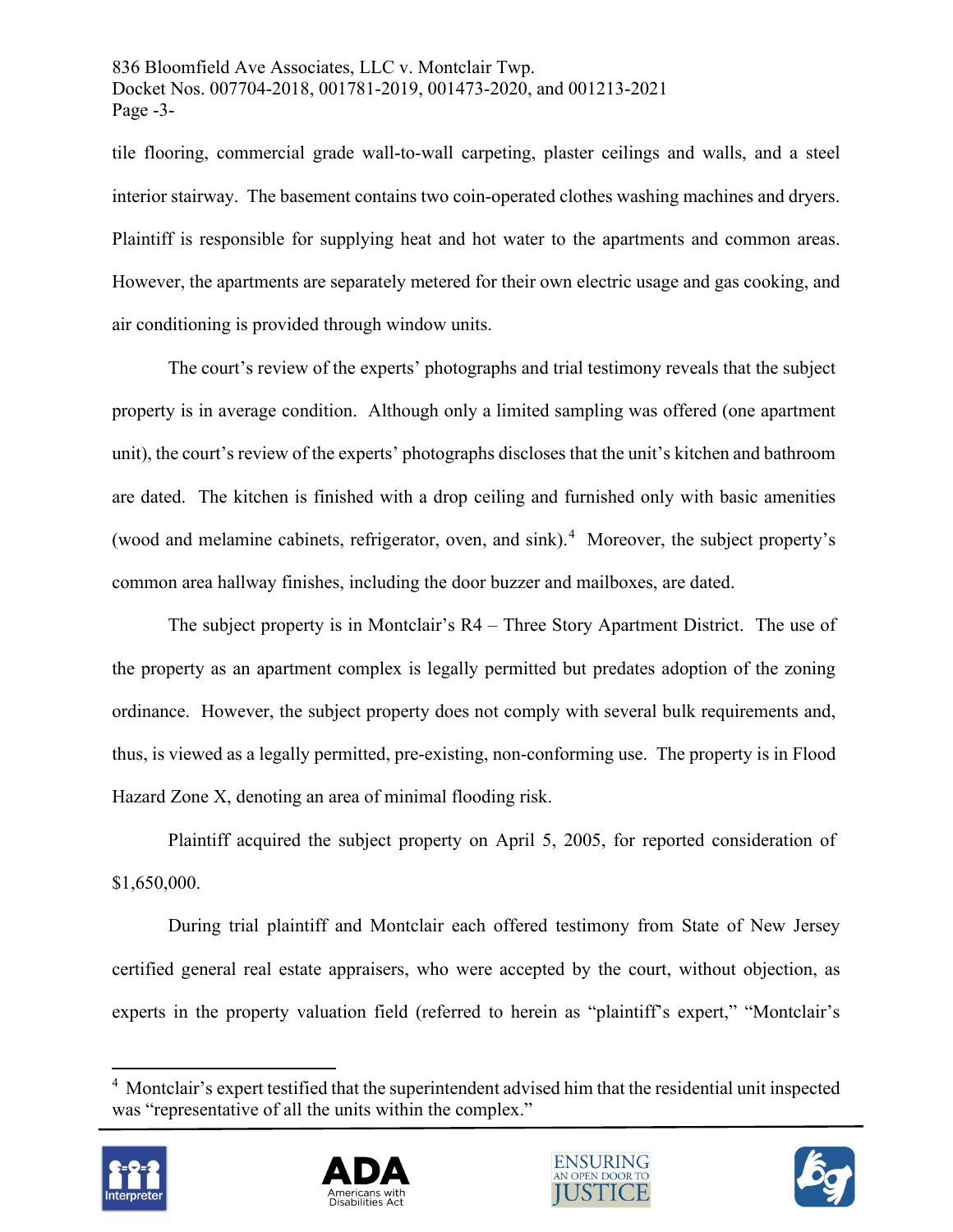836 Bloomfield Ave Associates, LLC v. Montclair Twp. Docket Nos. 007704-2018, 001781-2019, 001473-2020, and 001213-2021 Page -4-

expert," or collectively the "experts"). Each expert prepared an appraisal report expressing opinions of the subject property's true or fair market value as of the October 1, 2017, October 1, 2018, October 1, 2019, and October 1, 2020 valuation dates.

 The subject property's local property tax assessments, implied equalized values, and the experts' value conclusions, as of each valuation date, are set forth below:

| Valuation | Local       | Average     | Implied     | Plaintiff's     | Montclair's     |
|-----------|-------------|-------------|-------------|-----------------|-----------------|
| dates     | property    | ratio of    | equalized   | expert's        | expert's        |
|           | tax         | assessed to | value       | concluded value | concluded value |
|           | assessment  | true value  |             |                 |                 |
| 10/1/2017 | \$1,966,900 | 100%        | \$1,966,900 | \$1,490,000     | \$2,185,000     |
| 10/1/2018 | \$1,966,900 | 90.23%      | \$2,179,874 | \$1,540,000     | \$2,275,000     |
| 10/1/2019 | \$1,966,900 | 89.51%      | \$2,197,408 | \$1,570,000     | \$2,400,000     |
| 10/1/2020 | \$1,966,900 | 88.05%      | \$2,233,844 | \$1,530,000     | \$2,515,000     |

# **II. Conclusions of Law**

# A. Presumption of Validity

"Original assessments and judgments of county boards of taxation are entitled to a presumption of validity." MSGW Real Estate Fund, LLC v. Mountain Lakes Borough, 18 N.J. Tax 364, 373 (Tax 1998). "Based on this presumption, the appealing taxpayer has the burden of proving that the assessment is erroneous." Pantasote Co. v. Passaic City, 100 N.J. 408, 413 (1985). "The presumption of correctness . . . stands, until sufficient competent evidence to the contrary is adduced." Little Egg Harbor Twp. v. Bonsangue, 316 N.J. Super. 271, 285-86 (App. Div. 1998). A taxpayer can only rebut the presumption by introducing "cogent evidence" of true value. Pantasote Co., 100 N.J. at 413. That is, evidence "definite, positive and certain in quality and quantity to overcome the presumption." Aetna Life Ins. Co. v. Newark City, 10 N.J. 99, 105 (1952). Thus, at the close of the proofs of the party challenging the local property tax assessment, the court must be presented with evidence that raises a "debatable question as to the validity of the







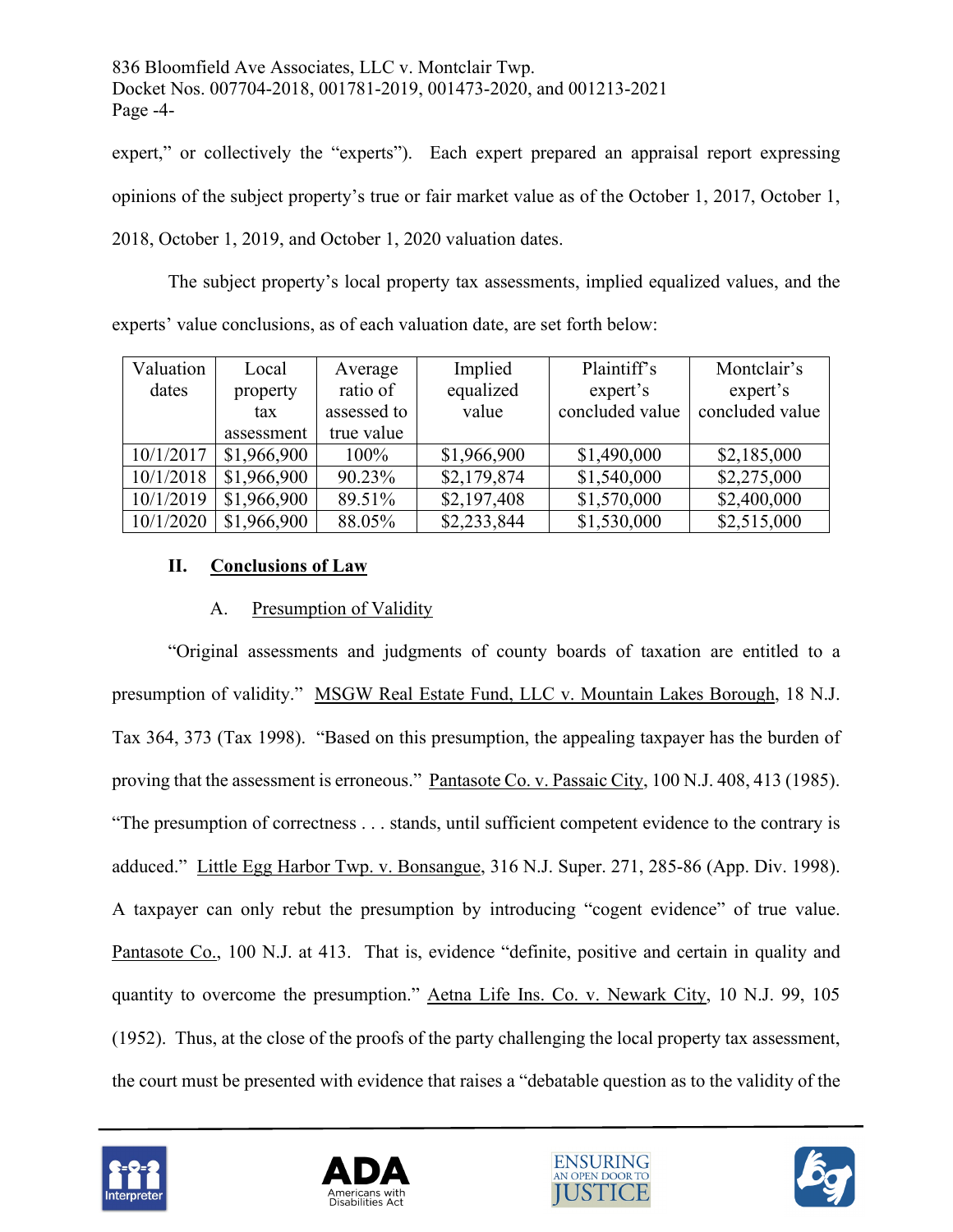assessment." MSGW Real Estate Fund, LLC, 18 N.J. Tax at 376.

Here, at the close of plaintiff's proofs, Montclair moved to dismiss these matters, under R. 4:37-2(b), arguing that plaintiff failed to overcome the presumption of validity. Affording plaintiff all reasonable and legitimate inferences which could be deduced from the evidence presented, the court concluded that plaintiff produced cogent evidence sufficient to overcome the presumption of validity. See MSGW Real Estate Fund, LLC, 18 N.J. Tax at 376 (citing Brill v. Guardian Life Ins. Co. of Am., 142 N.J. 520 (1995)). The opinions of plaintiff's expert, if accepted as true, raised debatable questions as to the validity of the subject property's local property tax assessments. Accordingly, the court denied Montclair's motion and placed a statement of reasons on the record.

However, concluding that the presumption of validity has been overcome does not equate to a finding by the court that the local property tax assessments are erroneous. Once the presumption has been overcome, "the court must then turn to a consideration of the evidence adduced on behalf of both parties and conclude the matter based on a fair preponderance of the evidence." Ford Motor Co. v. Edison Twp., 127 N.J. 290, 312 (1992). The court must be mindful that "although there may have been enough evidence [presented] to overcome the presumption of correctness at the close of plaintiff's case-in-chief, the burden of proof remain[s] on the [party challenging the tax assessment] . . . to demonstrate that the judgment under review was incorrect." Id. at 314-15 (citing Pantasote Co., 100 N.J. at 413).

### B. Highest and Best Use

"For local property tax purposes, property must be valued at its highest and best use." Entenmann's Inc. v. Totowa Borough, 18 N.J. Tax 540, 545 (Tax 2000). The determination of the highest and best use of a property is "the first and most important step in the valuation process." Ford Motor Co. v. Edison Twp., 10 N.J. Tax 153, 161 (Tax 1988), aff'd, 127 N.J. 290 (1992). The







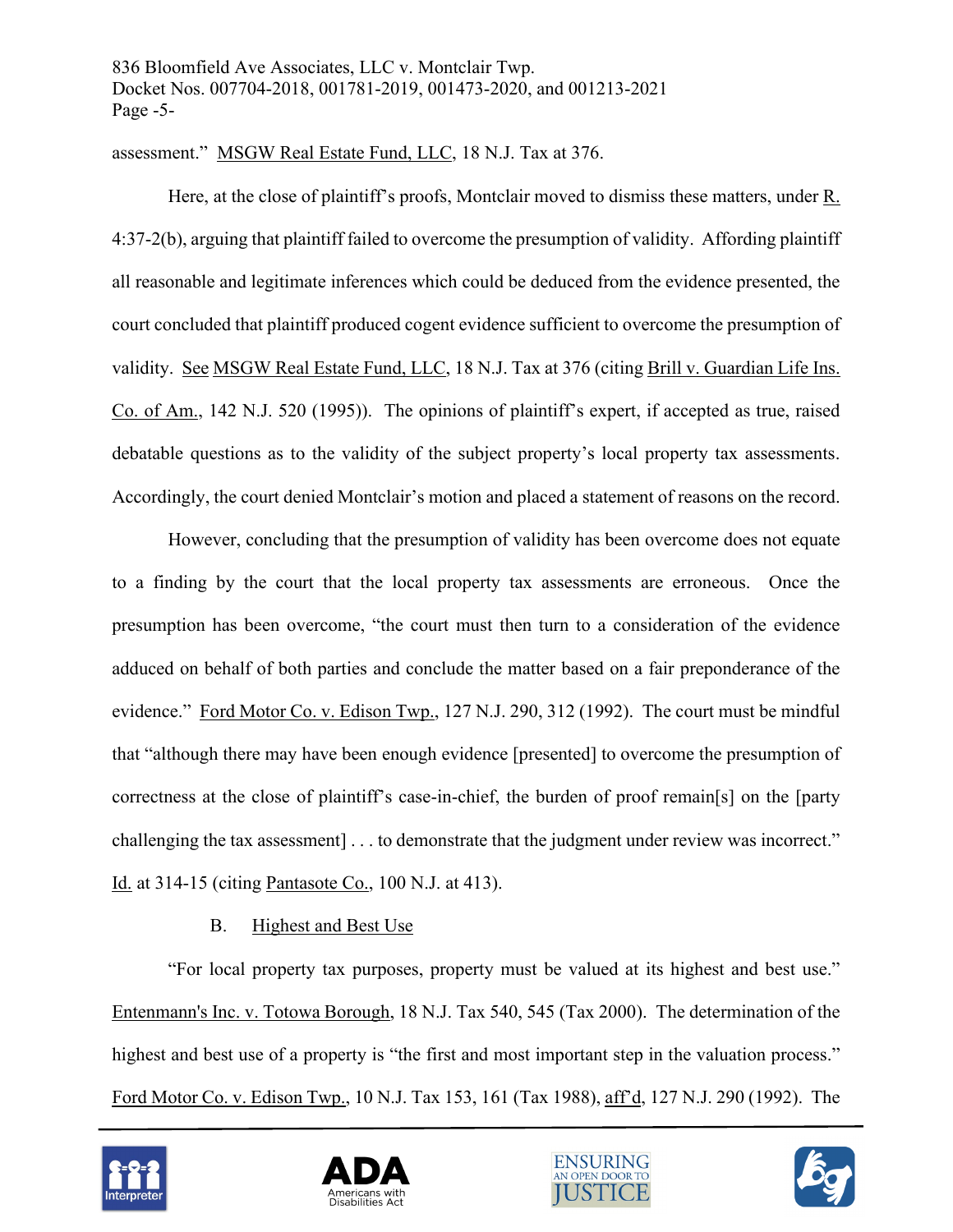836 Bloomfield Ave Associates, LLC v. Montclair Twp. Docket Nos. 007704-2018, 001781-2019, 001473-2020, and 001213-2021 Page -6-

highest and best use analysis involves the "sequential consideration of the following four criteria, determining whether the use of the subject property is: 1) legally permissible; 2) physically possible; 3) financially feasible; and 4) maximally productive." Clemente v. South Hackensack Twp., 27 N.J. Tax 255, 267-269 (Tax 2013), aff'd, 28 N.J. Tax 337 (App. Div. 2015).

Here, after considering all legally permitted, physically possible, financially feasible, and maximally productive uses, both experts concluded that the subject property's highest and best use, as vacant, is for development with a multi-family residence. Similarly, both experts concluded that the subject property's highest and best use, as improved, is its existing use as an apartment complex. The court finds the experts' highest and best use conclusions are reasonable and credibly supported by their analysis of Montclair's R-4 zoning ordinance and market forces.

### C. Valuation

"There is no single determinative approach to the valuation of real property." 125 Monitor Street LLC v. City of Jersey City, 21 N.J. Tax 232, 237-238 (Tax 2004) (citing Samuel Hird & Sons, Inc. v. City of Garfield, 87 N.J. Super. 65, 72 (App. Div. 1965)); see also ITT Continental Baking Co. v. East Brunswick Twp., 1 N.J. Tax 244, 251 (Tax 1980). "There are three traditional appraisal methods utilized to predict what a willing buyer would pay a willing seller on a given date, applicable to different types of properties: the comparable sales method, capitalization of income and cost." Brown v. Borough of Glen Rock, 19 N.J. Tax 366, 376 (App. Div. 2001), certif. denied, 168 N.J. 291 (2001) (citation omitted)). The "decision as to which valuation approach should predominate depends upon the facts of the particular case and the reaction to these facts by the experts." Coca-Cola Bottling Co. of New York v. Neptune Twp., 8 N.J. Tax 169, 176 (Tax 1986) (citing New Brunswick v. State Div. of Tax Appeals, 39 N.J. 537, 544 (1963)); see also WCI-Westinghouse, Inc. v. Edison Twp., 7 N.J. Tax 610, 619 (Tax 1985).







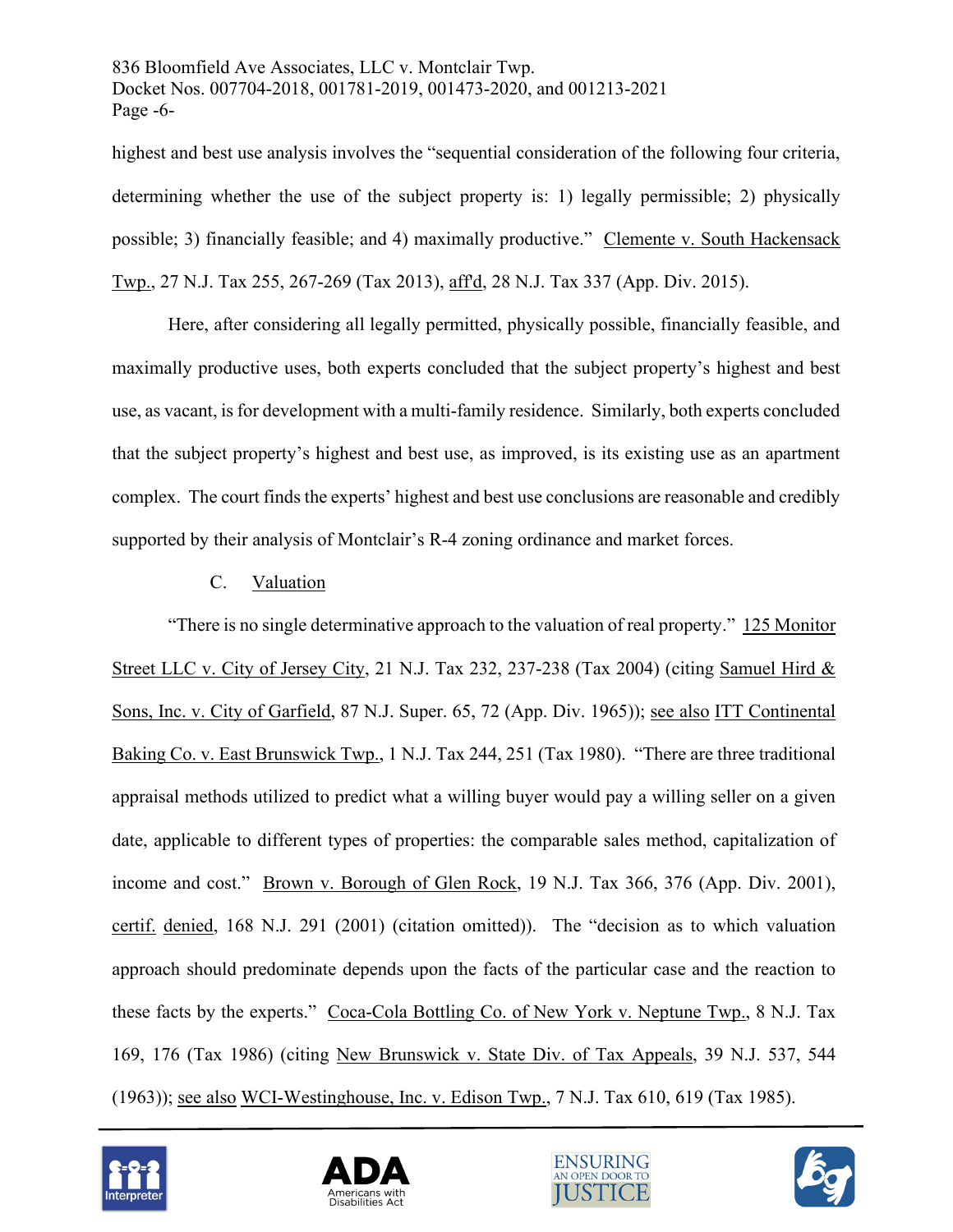836 Bloomfield Ave Associates, LLC v. Montclair Twp. Docket Nos. 007704-2018, 001781-2019, 001473-2020, and 001213-2021 Page -7-

When a property is income producing, the income capitalization approach is the "preferred method for estimating the value of income producing property." Forsgate Ventures IX, LLC v. Twp. of South Hackensack, 29 N.J. Tax 28, 46 (Tax 2016), aff'd, 31 N.J. Tax 135 (App. Div. 2018). See Parkway Vill. Apartments Co. v. Cranford Twp., 108 N.J. 266, 269 (1987) (concluding that "[t]he income method is generally preferred for assessing income-producing property"); TD Bank v. City of Hackensack, 28 N.J. Tax 363, 378 (Tax 2015); Shav Associates v. Middletown Twp., 11 N.J. Tax 569, 578 (Tax 1991).

Here, because the subject property is an income-producing apartment complex, both experts concluded that the income capitalization approach was the most suitable method to derive an estimate of the subject property's true or market value. Accordingly, as did the experts, the court concludes that the income capitalization approach is the most appropriate method to determine the subject property's true or market value.

However, despite concurring that the income capitalization approach was the most appropriate method for determining the subject property's true or market value, the experts disagreed on how the subject property's potential gross income should be calculated, resulting in their disparate value conclusions. Accordingly, the court's analysis begins with an analysis and discussion regarding how each expert calculated the subject property's potential gross income.<sup>[5](#page-6-0)</sup>

<span id="page-6-0"></span> $5$  The court highlights that in performing the income capitalization approach, both experts applied a five (5%) vacancy and collection loss factor and added certain additional revenue source income to the gross rental income. In addition, the experts deducted similar stabilized expenses for management, administrative/legal expenses, utility charges (including water and sewer), maintenance and repairs, insurance, and replacement reserves, to discern a reconstructed net operating income. Moreover, both experts employed the Band of Investment technique, relying on published surveys and market data, in arriving at similar base capitalization rates, as of each tax year under appeal. Finally, both experts "loaded" their capitalization rates by applying Montclair's effective tax rate for each year under appeal to their base capitalization rates.







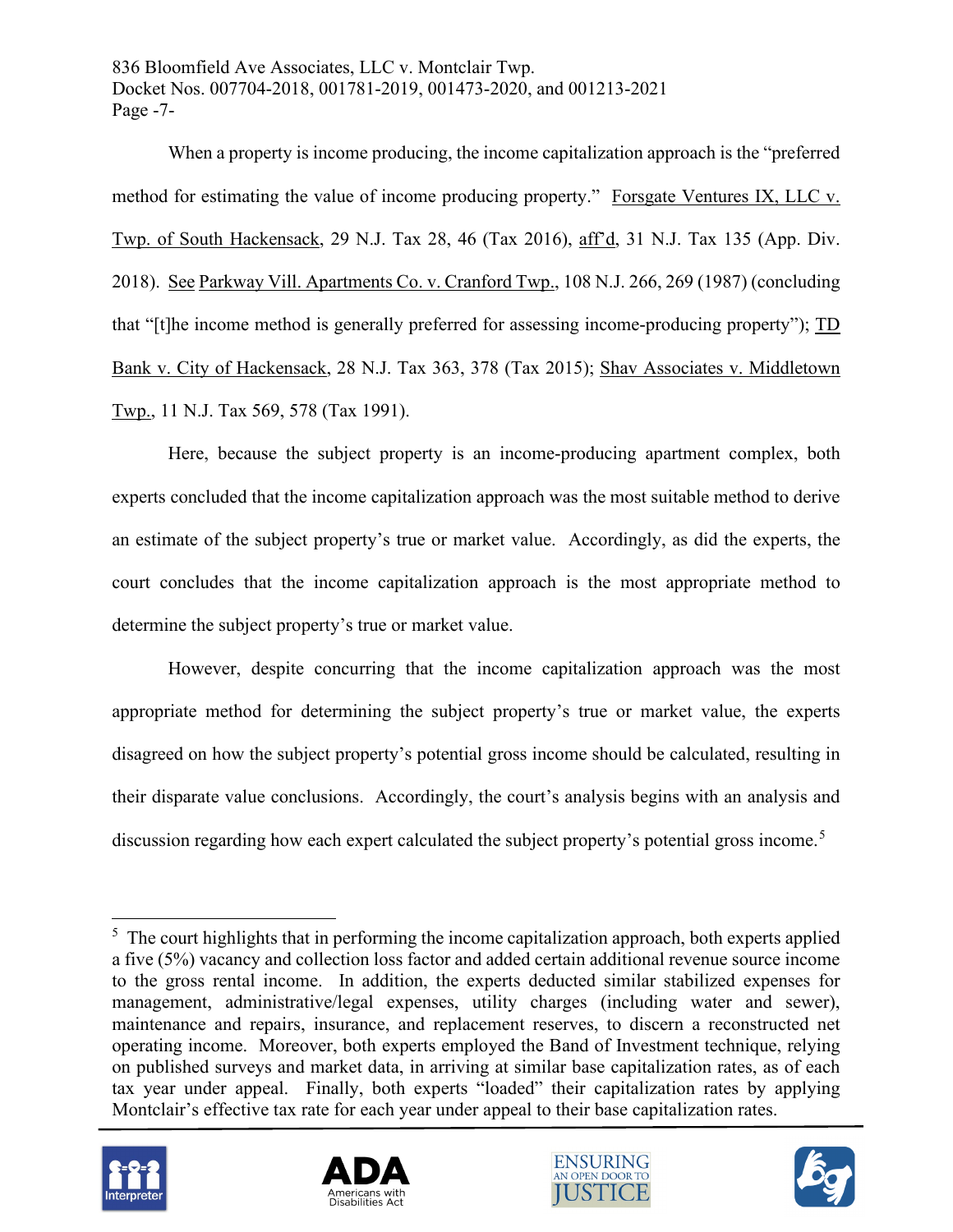### 1. Potential gross income

According to plaintiff's expert, his appraisal process included conducting an interview of the subject property's property manager/owner. During that interview, he discovered that plaintiff's principal is actively engaged in property management, managing approximately 935 residential units in New Jersey. In evaluating the subject property's management, plaintiff's expert offered that he compared the subject property to the hundreds of apartment buildings he has appraised during his career, in addition to the properties that he currently manages. His investigation further disclosed that plaintiff has a full-time management staff, including an accounting department. In plaintiff's expert's opinion, the property manager/owner is experienced in apartment complex management and seeks to "maximize the rent at the subject property" by listing vacant units for rent on the Garden State Multiple Listing Service and/or Apartments.com. Therefore, he concluded that, "this property is prudently and competently managed."<sup>[6](#page-7-0)</sup>

Importantly, plaintiff's expert testified that he inspected the subject property and determined that it "contains eighteen [18] residential apartments." Plaintiff's expert opined that the subject property is composed of nine (9) one-bedroom units and nine (9) two-bedroom units. Although plaintiff's expert report states that he determined the subject property's "[p]otential gross income . . . by analyzing the leases of similar properties," his trial testimony disclosed that this statement was erroneous and that he did not examine other market leases. Rather, to determine the subject property's potential gross income, he "reviewed. . . information . . . received from the property owner in preparation of [his] appraisal report," which he identified as plaintiff's Certified

<span id="page-7-0"></span> $6$  According to plaintiff's expert, The Appraisal of Real Estate defines "prudently and competently managed" as, "an owner/operator/management company that maintains and uses real estate in a manner consistent with the manner to which typical buyers of similar properties would consider appropriate as measured by actual practices in the competitive market."







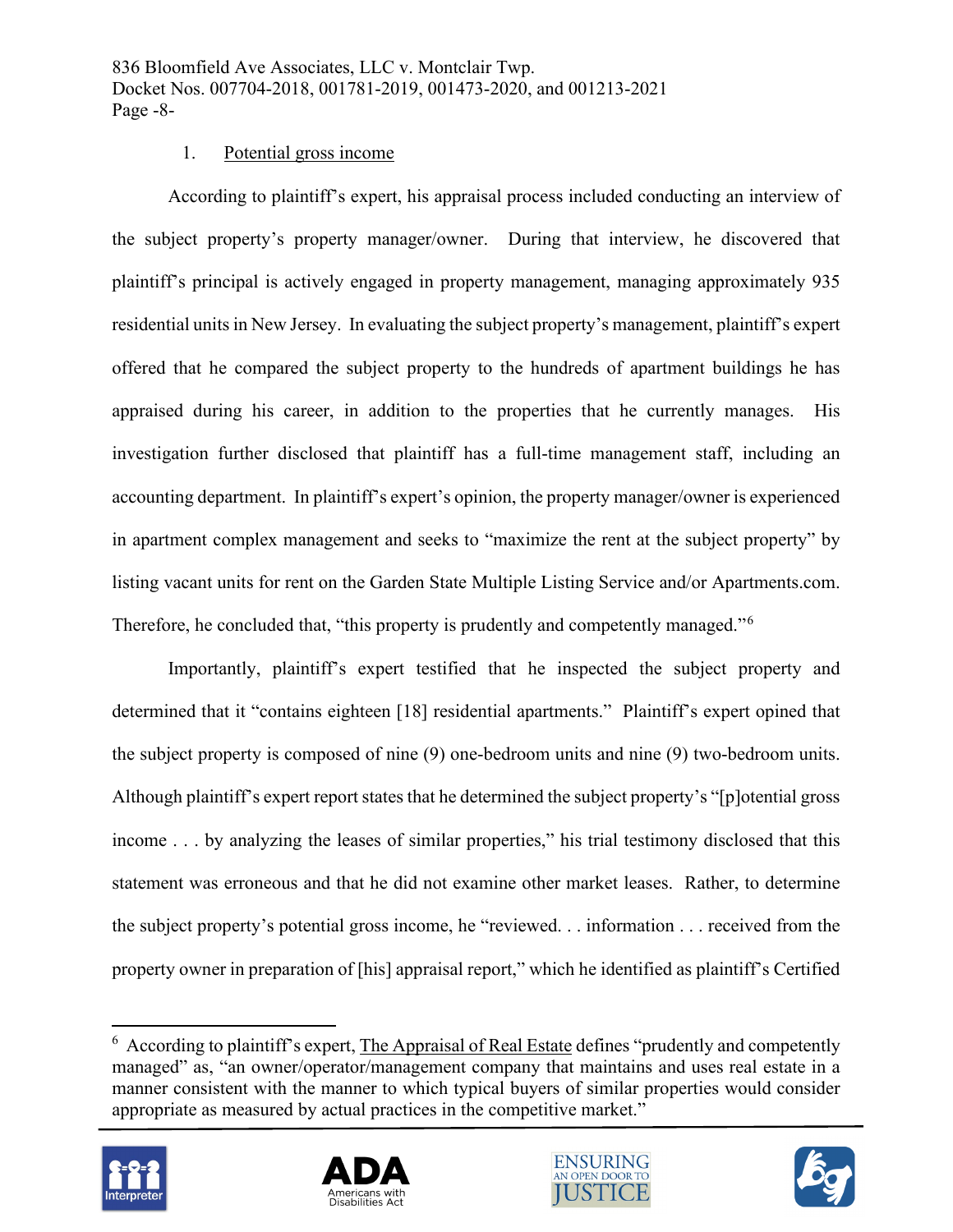Answers to Standard Interrogatories for the 2018 and 2019 tax years ("P-2"), and for the 2020 and 2021 tax years ("P-3").<sup>[7](#page-8-0)</sup>

According to plaintiff's expert, he used P-2 and P-3 to assemble the rent roll table contained in his appraisal report identifying the monthly rents charged (in columnar form) during the prior tax year for each of the eighteen (1[8](#page-8-1)) residential units he identified.<sup>8</sup> Plaintiff's expert added the rents under each column to compute a monthly total and multiplied the monthly total by twelve (representing the number of months in a year), to calculate the subject property's gross rental income or potential gross income. According to plaintiff's expert, "I utilized their [the subject property's] actual leases as the potential gross income."[9](#page-8-2)

Notably, only plaintiff's September 2, 2020 Rent Roll and December 30, 2020 Rent Roll identified unit 836C6 as being occupied by an "employee," which plaintiff's expert assumed was the building's superintendent. Thus, for the 2020 tax year, plaintiff's expert ascribed no rent to unit 836C6.

Similarly, Montclair's expert inspected the subject property and reviewed P-2 and P-3. However, Montclair's expert's review of the Certified Answers to Standard Interrogatories disclosed that the responses state the subject property consists of "[n]ineteen (19) residential units." Additionally, Montclair's expert credibly testified that during his inspection, the "resident

<span id="page-8-2"></span><span id="page-8-1"></span><sup>&</sup>lt;sup>9</sup> Plaintiff's expert then applied a vacancy and collection loss factor of five  $(5%)$  percent to his gross potential income figures and then added the received and reported annual "laundry income" each year to compute his effective gross income. However, plaintiff's expert did not include in his potential gross income calculation the annual "pet income" or "late charges" received and reported by plaintiff on their income statements.









<span id="page-8-0"></span><sup>&</sup>lt;sup>7</sup> Plaintiff's expert testified that he reviewed P-2 and P-3, including the rent rolls for the 2016, 2017, 2018, 2019 tax years, and two (2) for the 2020 tax year. However, the court observes that P-2 and P-3 do not contain copies of the 2016, 2017, 2018, and 2019 rent rolls.

<sup>&</sup>lt;sup>8</sup> According to plaintiff's expert, the 2017 rent roll was not included in P-2 or P-3 but was subsequently provided to Montclair.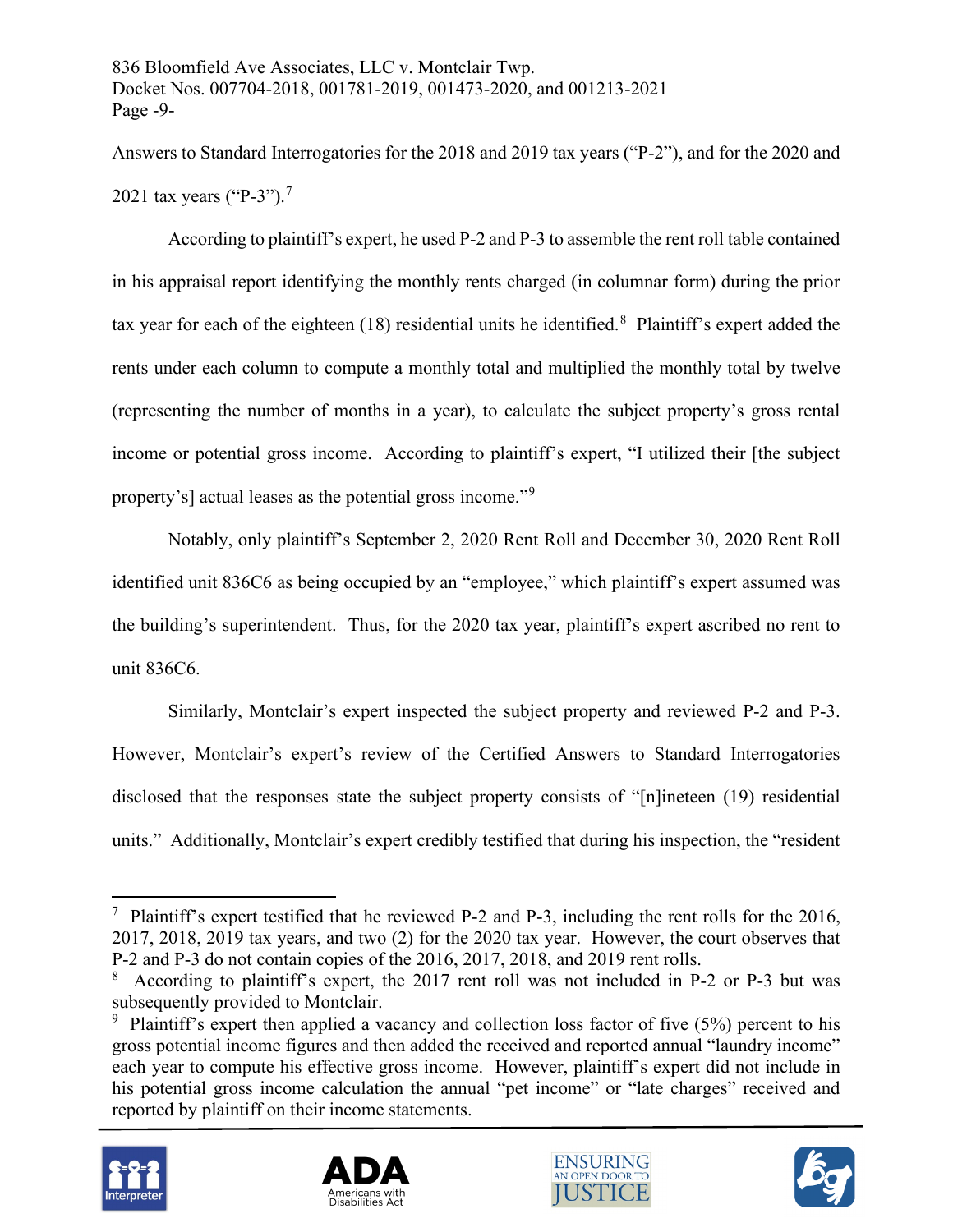836 Bloomfield Ave Associates, LLC v. Montclair Twp. Docket Nos. 007704-2018, 001781-2019, 001473-2020, and 001213-2021 Page -10-

superintendent, Paul," who accompanied Montclair's expert, revealed that he resides in the basement apartment unit.<sup>10</sup> Moreover, during or immediately following Montclair's expert's inspection, he asked "Paul" why the September 2, 2020 and December 30, 2020 rent rolls identified apartment unit 836C6 as "employee," however, Paul could not offer any explanation, as he stated that he was the building's superintendent during those periods.

During trial, Montclair's expert expressed that he "requested numerous times" more comprehensive rent rolls and income and expense statements for the subject property, but he was only furnished with the following rent rolls: (i) January 2016; (ii) August 2018; (iii) September 2, 2020; and (iv) December 30, 2020. In addition, Montclair's expert testified that he was subsequently provided with a document containing the handwritten note "2017 RR," however, according to Montclair's expert, "the entire document . . . was not legible, and it was in a different format than any of the other documents that had been provided, [so] I looked at it with skepticism."<sup>[11](#page-9-1)</sup>

Because of the discrepancy in the number of apartment units reflected on the rent rolls (18 residential units) and the number of apartment units reflected in plaintiff's discovery responses (19 residential units), Montclair's expert regarded the rent rolls as "suspect." Accordingly, due to what he characterized as "the absence of complete and accurate rent roll information" and the presence of long-term tenants in the building, Montclair's expert rejected the subject property's actual

<span id="page-9-1"></span><sup>&</sup>lt;sup>11</sup> Copies of the January 2016 "Tenant Listing," August 2018 "Tenant Listing," September 2, 2020 "Rent Roll," December 30, 2020 "Rent Roll" and "2017 RR" were contained in the Addenda to Montclair's expert's appraisal report.









<span id="page-9-0"></span> $10$  According to Montclair's expert, during his inspection, the "resident superintendent, Paul," stated that the subject property was comprised of twenty individual residential units. Following his inspection, Montclair's expert reviewed the property record card back at his office and telephoned Paul to obtain clarity on this issue. Paul apparently advised Montclair's expert that he misspoke and that the subject property is comprised of nineteen individual residential units.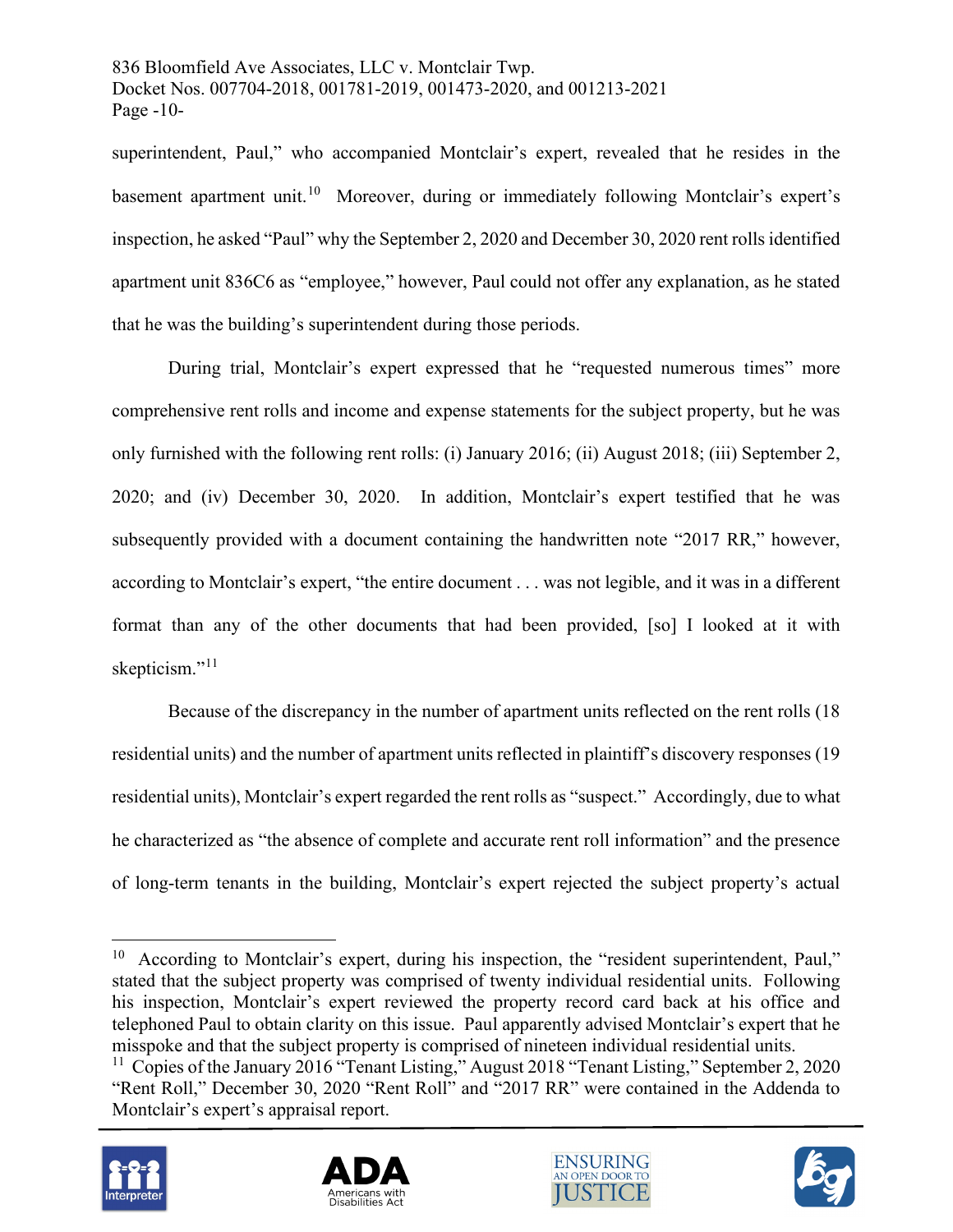rentals.

In Montclair's expert's opinion, "we are doing a market value appraisal here, and if I determined that the rents they were getting are not market, I am obliged to actually go to the markets see what the rents should be, especially in a non-rent controlled community." Thus, Montclair's expert testified that he examined economic or market rents for one-bedroom and twobedroom units of twelve (12) other apartment complexes in Montclair. Based on his analysis, Montclair's expert concluded that the market rent for the subject property's one-bedroom units should be: (i) \$1,300, for the 2018 tax year; (ii) \$1,350, for the 2019 tax year; (iii) \$1,400, for the 2020 tax year; and (iv) \$1,450, for the 2021 tax year. In addition, he determined that the market rent for the subject property's two-bedroom units should be: (i) \$1,700, for the 2018 tax year; (ii) \$1,750, for the 2019 tax year; (iii) \$1,800, for the 2020 tax year; and (iv) \$1,850, for the 2021 tax year. Montclair's expert then multiplied each of his concluded one-bedroom apartment market rent and his two-bedroom apartment market rent by nine (9) units to calculate a stabilized annual rental income.<sup>[12](#page-10-0)</sup>

The following chart details the potential gross income differences calculated by each expert:

| Tax year | Plaintiff's  | Montclair's expert's |  |
|----------|--------------|----------------------|--|
|          | expert's PGI | stabilized PGI       |  |
| 2018     | \$250,920    | \$325,728            |  |
| 2019     | \$256,980    | \$338,558            |  |
| 2020     | \$259,632    | \$350,248            |  |
| 2021     | \$253,488    | \$351,679            |  |

<span id="page-10-0"></span><sup>&</sup>lt;sup>12</sup> Montclair's expert then added plaintiff's reported annual laundry income, "late fees," and miscellaneous income, including "pet income," to his stabilized annual rental income to calculate the subject property's potential gross income. Next, Montclair's expert applied a five (5%) percent vacancy and collection loss factor to the potential gross income figure to calculate the subject property's effective gross income.







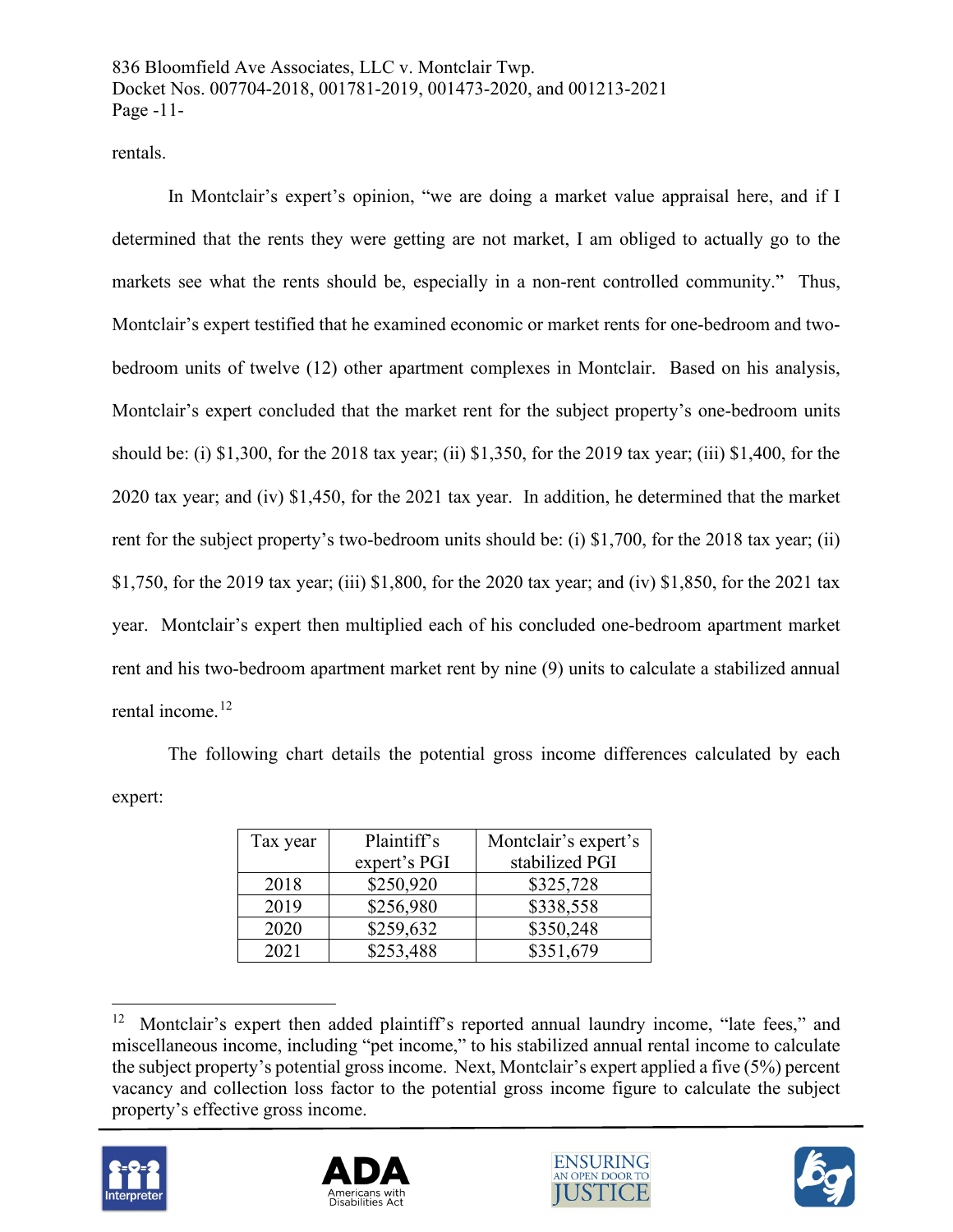Thus, the experts' potential gross income calculations differed from \$74,808 to \$98,191 during each of the tax years at issue.

2. Analysis

Potential gross income (also referred to as gross rental income), is defined as the "total income attributable to real property at full occupancy before vacancy and operating expenses are deducted." The Dictionary of Real Estate Appraisal, at 148. "It is of course settled that gross rental income for purposes of applying the capitalized income approach to valuation of property is to be taken at 'fair rental value,' professionally termed 'economic' rent or income, if that differs from current actual rental. However, actual income is a significant probative factor in the inquiry as to economic income." Parkview Village Assocs. v. Collingswood Borough, 62 N.J. 21, 29 (1972). As eloquently expressed by our Supreme Court:

> [i]n the absence of convincing evidence to the contrary the current ongoing income scale of a large, well-managed apartment project . . . functioning as customary with leases of relatively short length, should be deemed *prima facie* to represent its fair rental value for purposes of the capitalized income method of property valuation. A court or taxing agency should be most hesitant to find that the tenants of a residential property being operated commercially are being charged inadequate rent.

[<u>Id.</u> at 34.]

Thus, the actual rents paid by tenants of a well-managed apartment complex should be viewed by a trial court as competent evidence of economic rent. Parkway Vill. Apartments Co., 108 N.J. at 271; Glen Wall Assocs. v. Wall Twp., 99 N.J. 265, 275 (1985); Equitable Life Assur. Soc. of U.S. v. Secaucus Town, 16 N.J. Tax 463, 466 (App. Div. 1996); G & S Co. v. Borough of Eatontown, 2 N.J. Tax 94, 98 (Tax 1980), aff'd, 6 N.J. Tax 218 (App. Div. 1982); 525 Realty Holding Co. v. Hasbrouck Heights, 3 N.J. Tax 206, 218 (Tax 1981).







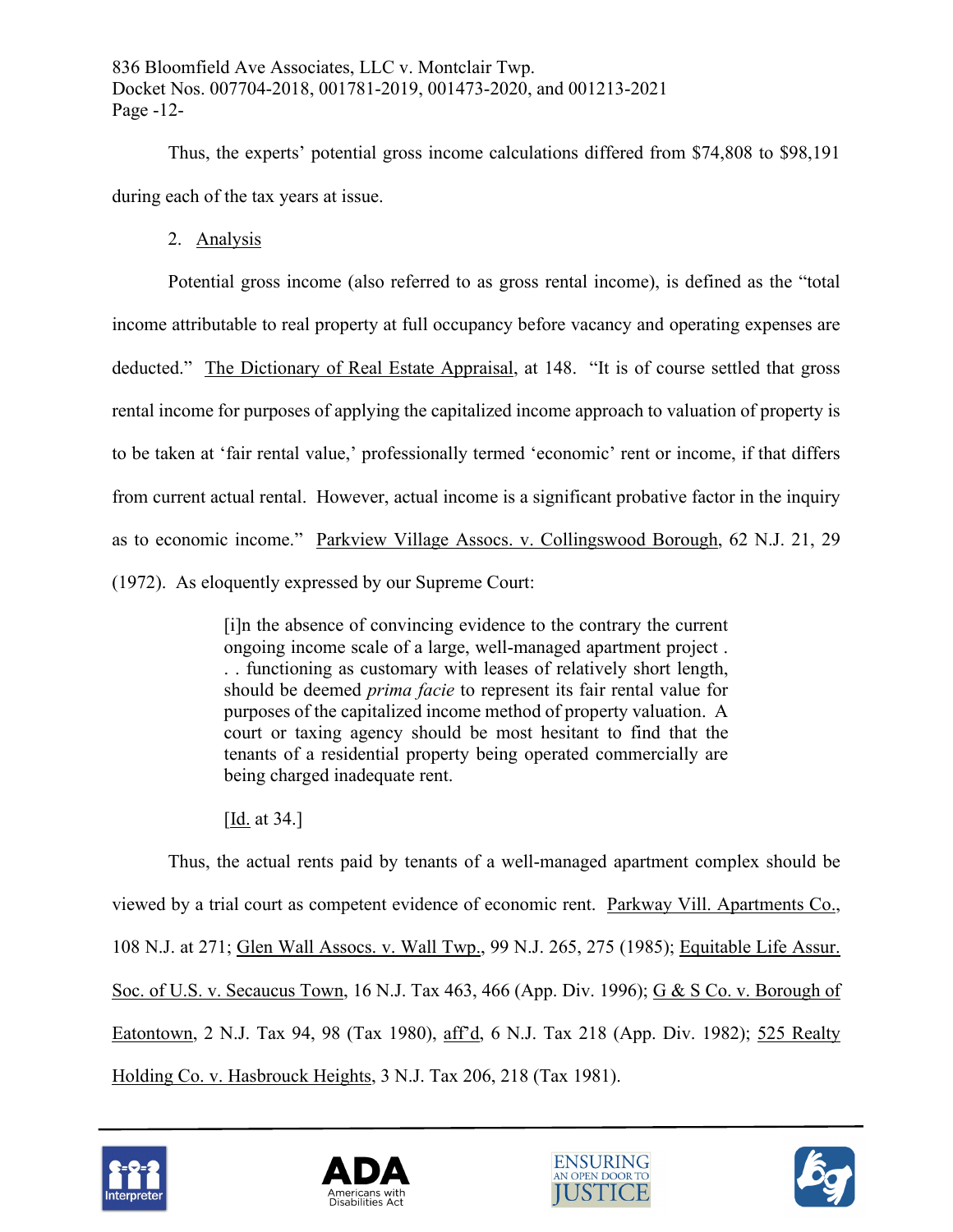836 Bloomfield Ave Associates, LLC v. Montclair Twp. Docket Nos. 007704-2018, 001781-2019, 001473-2020, and 001213-2021 Page -13-

Therefore, when an apartment complex enters into traditional one-year lease agreements with its tenants, and conducts its operations prudently, responsibly, and in a manner consistent with other similarly situated properties in the marketplace, it should be viewed as "well-managed." Moreover, the court is required to accord the taxpayer a "presumption that actual rent equals economic rent." Glen Wall Assocs., 99 N.J. at 275-76 (quoting Parkview Village Assocs., 62 N.J. at 34). Accordingly, "[a]n analysis of rents must begin with the *present* rent schedule for the subject property." Brunetti v. City of Clifton, 7 N.J. Tax 161, 172 (Tax 1984) (emphasis in original). When credible, the "actual rent roll" as of the "critical assessing date" is a fundamental predicate to determining the property's true or market value. Glen Wall Assocs., 99 N.J. at 274.

However, a municipality can overcome the "well-managed" presumption by presenting the court with "'convincing evidence' that (1) the leases are not economic because the property is not well managed, (2) the leases are not economic because they are old, long[-]term leases, or (3) the leases are not economic as shown by a comparison with at least four comparable apartment properties." Parkway Village Apartments Co. v. Cranford, 108 N.J. 266, 272 (1987). Thus, in the absence of convincing testimony to the contrary, the "gross rental value of the property on the respective assessing dates . . . based on the actual rent rolls," should be viewed as the most trustworthy evidence of potential gross income. Jefferson House Investment Co. v. Chatham, 4 N.J. Tax 669, 676-77 (Tax 1982).

### a. Plaintiff's expert

Here, the evidence and testimony adduced during trial revealed that a material flaw existed in plaintiff's expert's potential gross income analysis and calculations. The flaw was highlighted during cross-examination when plaintiff's expert was asked to reconcile the eighteen (18) residential units reported on plaintiff's rent rolls with exhibits P-2 and P-3 stating that the subject







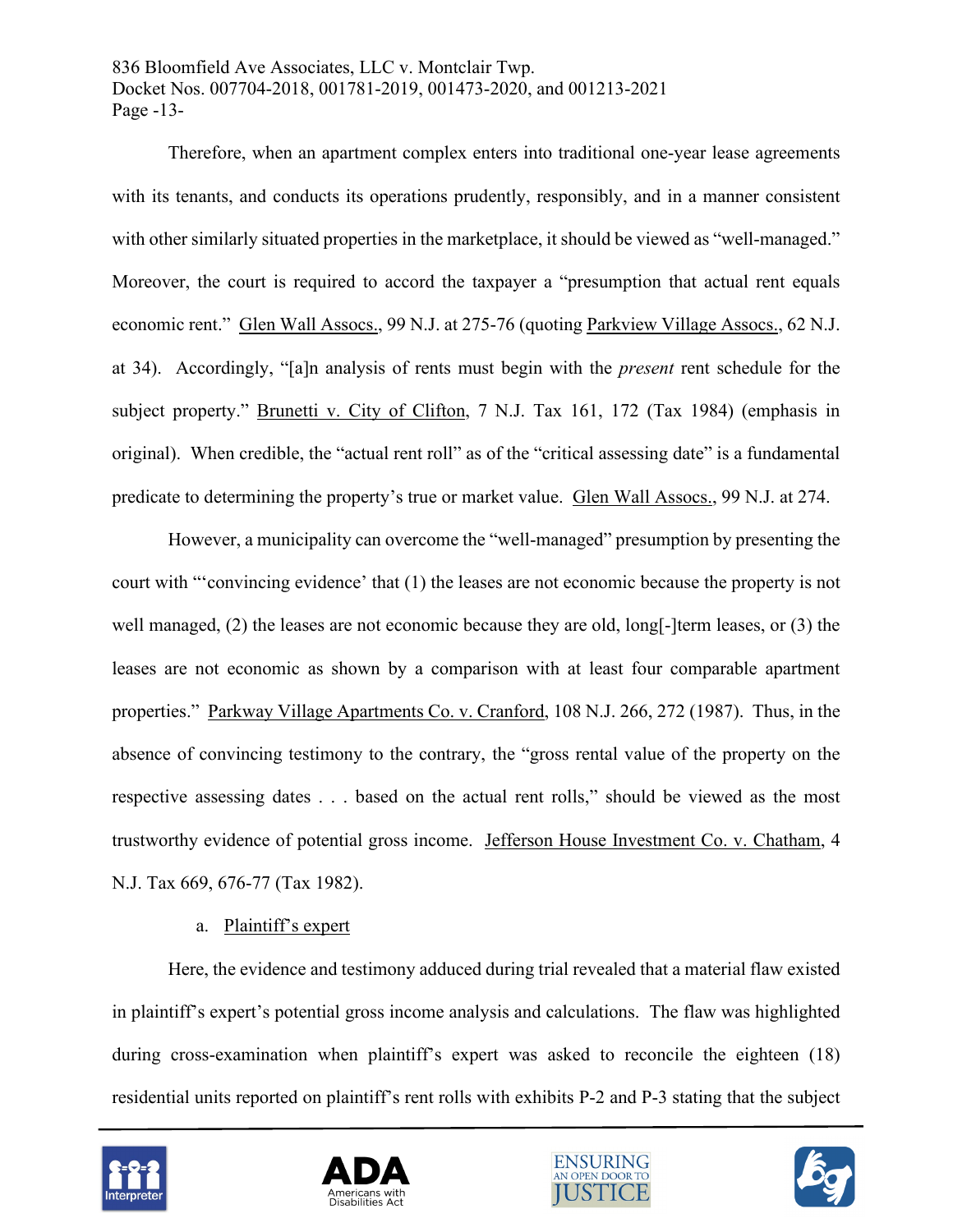836 Bloomfield Ave Associates, LLC v. Montclair Twp. Docket Nos. 007704-2018, 001781-2019, 001473-2020, and 001213-2021 Page -14-

property contains "nineteen (19) residential units." During said cross-examination exchange, plaintiff's expert became tense and unsettled as he defensively recited, "I observed eighteen and the rent roll had eighteen." Moreover, cross-examination further revealed that rent table prepared by plaintiff's expert failed to account for the presence of a nineteenth residential unit during any of the tax years at issue. Importantly, cross-examination questioning disclosed that plaintiff's expert's value conclusions would "possibly" change if the evidence disclosed that the subject property has nineteen (19) residential units. In sum, the court finds that plaintiff's expert was unaware of the actual number of residential apartment units in the subject property.

Additionally, plaintiff's expert's opined that the subject property has a superintendent residing in "Room 836C6." However, when questioned how long the superintendent resided in the building and occupied that apartment, plaintiff's expert stated, "I don't know, um, I know it showed up in 2020 on the rent roll and that same person is in the rent roll all the years, . . . we were never able to figure out why on the last year, 2020, they no longer paid rent . . . that same name is listed in the rent roll for all years . . . but they were paying rent . . . but I'm just going with what was provided to me." Thus, although plaintiff's expert observed that an anomaly existed with respect to the presence of a superintendent and the plaintiff's rent rolls, he either elected not to inquire with the property owner/manager to obtain clarification or make an inquiry. The response failed to provide any clarity on those issues. Nevertheless, plaintiff's expert did not possess a clear understanding of how many residential apartment units the subject property consisted of, what business arrangement the superintendent had with the property manager, or what apartment unit the superintendent resided in.

Moreover, because plaintiff's expert did not know what financial arrangement the property owner/manager had with the superintendent, he could offer only hypothetical and speculative







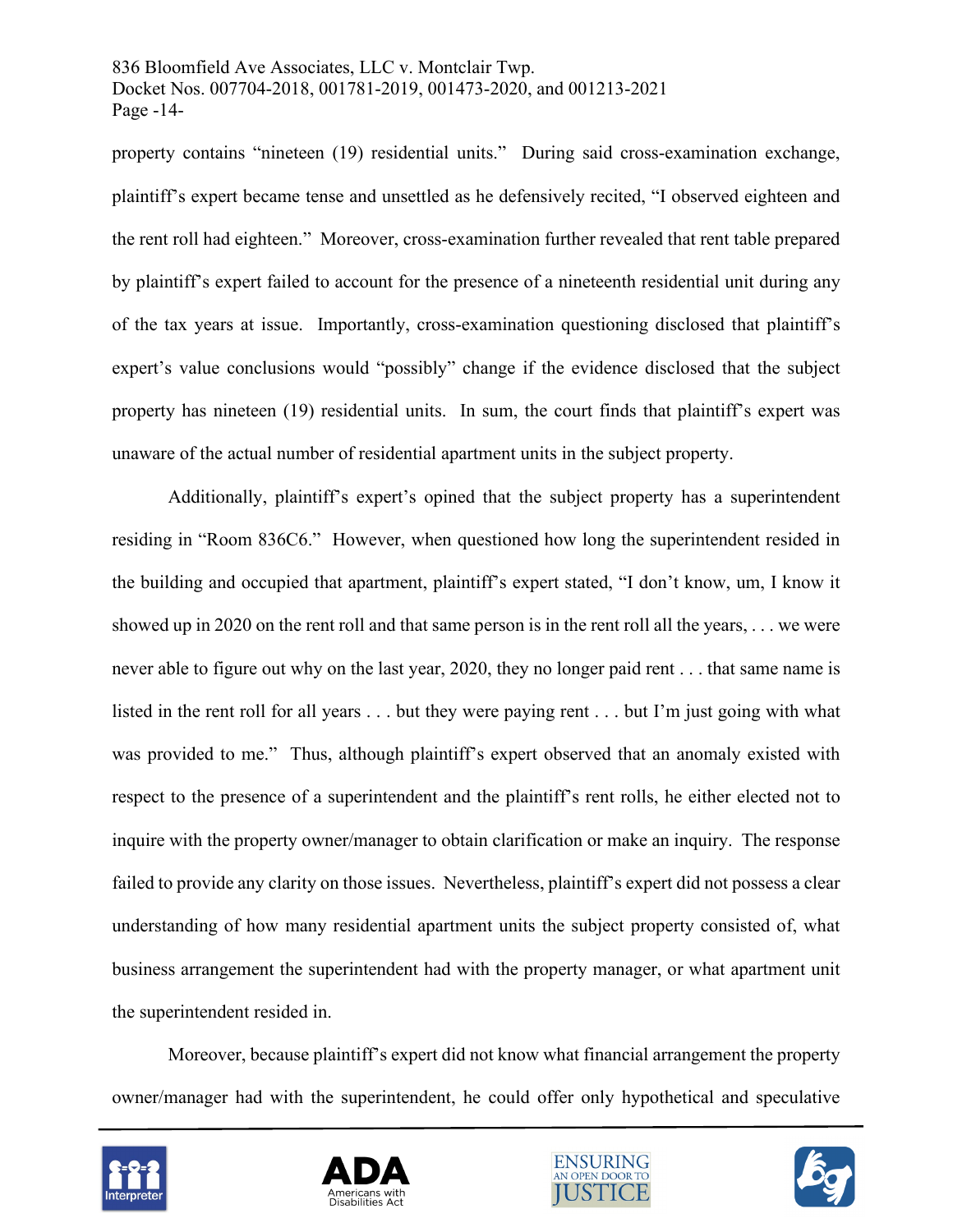### 836 Bloomfield Ave Associates, LLC v. Montclair Twp. Docket Nos. 007704-2018, 001781-2019, 001473-2020, and 001213-2021 Page -15-

testimony regarding what that business relationship might have involved. For example, if the subject property has a superintendent residing in the nineteenth residential unit (as Montclair's expert concluded), what were the terms of employment or compensation, and how did those terms impact the property's potential gross income. Stated differently, if the superintendent is afforded partial free rent in consideration for employment, then that portion of rent actually paid by the superintendent must be accounted for in determining the subject property's potential gross income. Conversely, if the superintendent receives free rent in consideration for his employment, the court questions where plaintiff accounted for this free rent in their rent rolls or with any associated payroll expenses on their income and expense statements.<sup>[13](#page-14-0)</sup> Further, if the superintendent occupies the nineteenth residential unit, then plaintiff's expert's 2020 rent table, reciting that a "super" resides in unit 836C6 is incorrect, and his potential gross income calculation for the 2021 tax year would also be incorrect. Additionally, if unit 836C6 was actually occupied by the building's superintendent, then why was such rent being included in plaintiff's expert's calculation of potential gross income for the 2018, 2019, and 2020 tax years?

Finally, the court questions plaintiff's expert's knowledge and familiarity with the subject property, including the scope and extent of his personal inspection. During direct examination, plaintiff's expert stated that he inspected the subject property, including its interior hallways, common areas, and basement. However, cross-examination revealed that plaintiff's expert inspected only one residential unit. Moreover, he was unable to recall which apartment he inspected or what floor the apartment was located on. Further, when asked whether the subject

<span id="page-14-0"></span><sup>&</sup>lt;sup>13</sup> Plaintiff's expert testified during direct examination that he performed an analysis of the subject property's income and expense statements, categorizing and separating plaintiff's nineteen expense categories into five general categories. None of the nineteen categories were identified as payroll expenses.







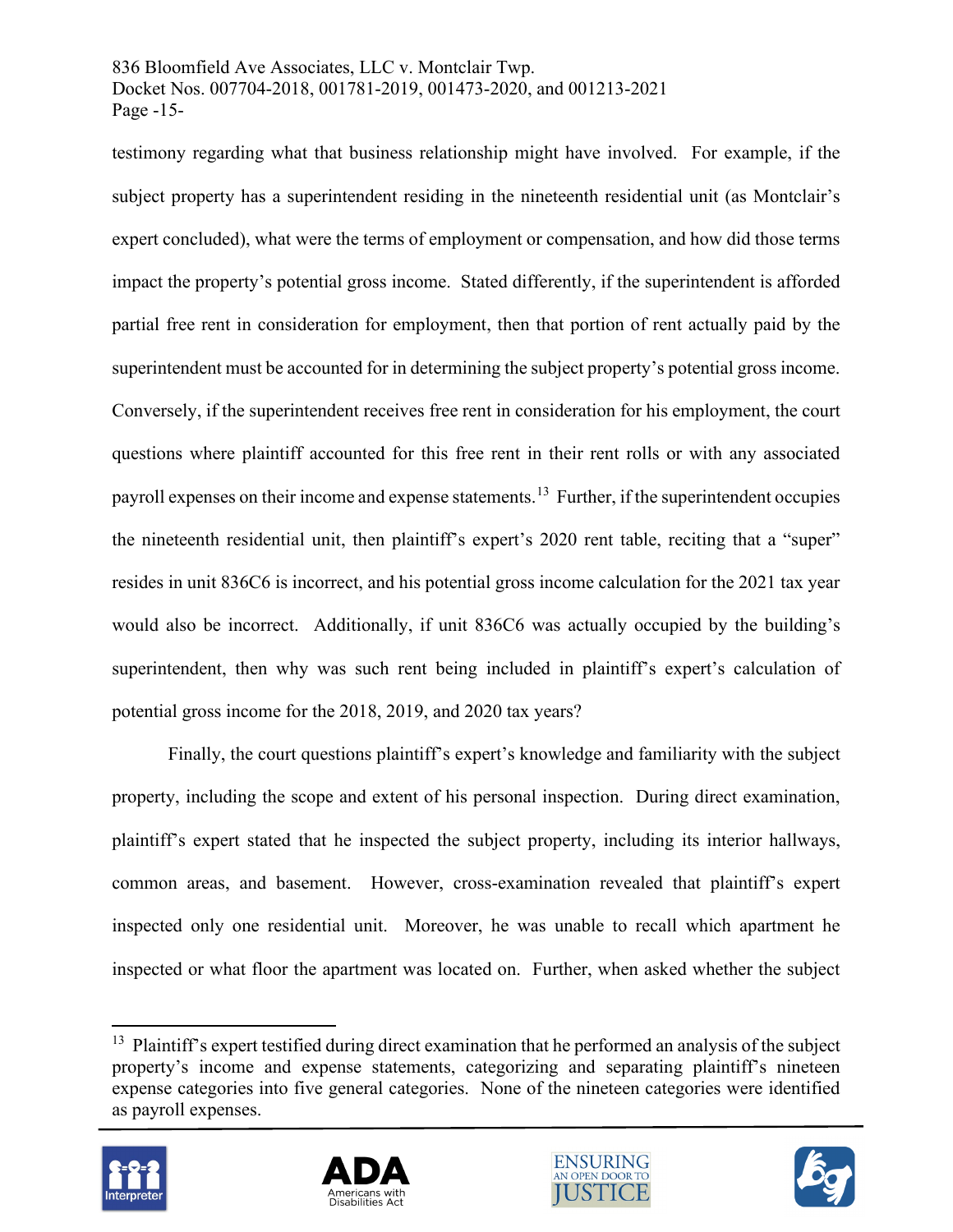836 Bloomfield Ave Associates, LLC v. Montclair Twp. Docket Nos. 007704-2018, 001781-2019, 001473-2020, and 001213-2021 Page -16-

property's basement contains a residential unit, he responded, "none that I observed . . . [but,] I can't say that I walked through 100% of the basement." In addition, plaintiff's expert did not know basic information about the subject property's apartment units and operations, including, whether the apartments were separately metered for natural gas, whether all the one-bedroom and all the two-bedroom apartments possessed identical layouts, and whether all the one-bedroom and twobedroom apartments had the same square footage.

The court is cognizant that our Supreme Court has directed trial courts to view the "current ongoing income scale of a large, well-managed apartment project . . . [as] *prima facie* to represent its fair rental value for purposes of the capitalized income method of property valuation." Parkview Vill. Assocs., 62 N.J. at 34. However, as the Court emphasized in Parkview Vill. Assocs., the application of a fifteen percent upwards market rent adjustment was not "supported by substantial credible evidence on the whole record, allowing for . . . evaluation of the credibility of witnesses." Ibid. Here, the credibility of plaintiff's rent rolls, plaintiff's expert, plaintiff's expert's rent table, and the reported "ongoing income scale" of the subject property are dubious, as the actual rent rolls forming the basis of plaintiff's expert's potential gross income reflect eighteen (18) residential units, while plaintiff's Certified Answers to Standard Interrogatories reflect that the property consists of "nineteen (19) residential units." Based on the court's consideration of the totality of the evidence adduced during trial, the court is unable to reconcile what, if any, rent was received by plaintiff for the nineteenth residential unit and what rent, if any, should be ascribed to the nineteenth residential unit in determining the subject property's potential gross income during any of the tax years at issue.

For the above-stated reasons, the court does not find, based on a fair preponderance of the evidence, that plaintiff has presented the court with credible evidence of the subject property's







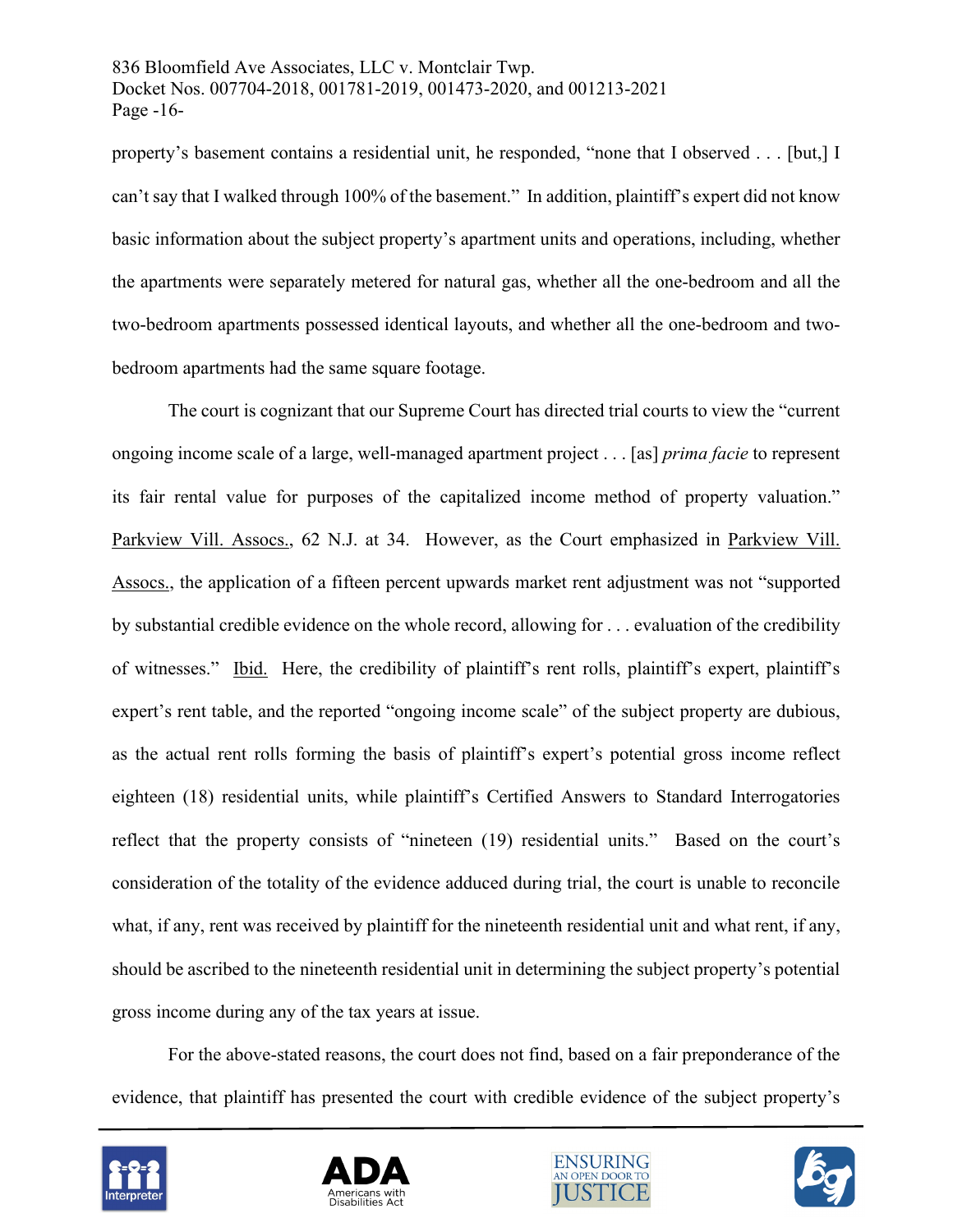potential gross income. Accordingly, because the court does not possess credible evidence of the subject property's potential gross income, the court must reject plaintiff's expert's value conclusions.

## b. Montclair's expert

At the outset, the court highlights that Montclair's expert's frustration with the discovery furnished in this matter was evident during trial. Montclair's expert explained that he was "taken aback" that his February 3, 2022 inspection of the subject property was "limited to one unit." Moreover, Montclair's expert's testimony revealed that his valuation and appraisal process was hindered because "we had requested the information for rentals from defendant's attorney . . . but we weren't provided with all the information that we asked for." Further, Montclair's expert characterized the discovery information furnished as "limited, as far as what was provided."

After reviewing and analyzing the rent rolls provided, Montclair's expert questioned why the rents varied so greatly for one-bedroom and two-bedroom units located in the subject property.[14](#page-16-0) According to Montclair's expert, "it just didn't make sense to me." Montclair's expert testified that he searched the Garden State Multiple Listing Service to attempt to locate rental offerings for the subject property; however, he was able to find only three listings dating back to 2005. In Montclair's expert's opinion, "I am cognizant of what other similar apartment buildings are getting, having appraised [other apartment complexes in Montclair] . . . I know what the rents are, what they should be getting and what they are getting, and I determined that the existing rents ... were the product of ... long-term tenancies and they weren't reflective of the market."

<span id="page-16-0"></span><sup>&</sup>lt;sup>14</sup> Montclair's expert highlighted that the August 2018 rent roll reflected unit A2, a two-bedroom apartment, had a monthly rent of \$1,085, while unit A3, a two-bedroom apartment located on the same floor, had a monthly rent of \$1,465 per month.







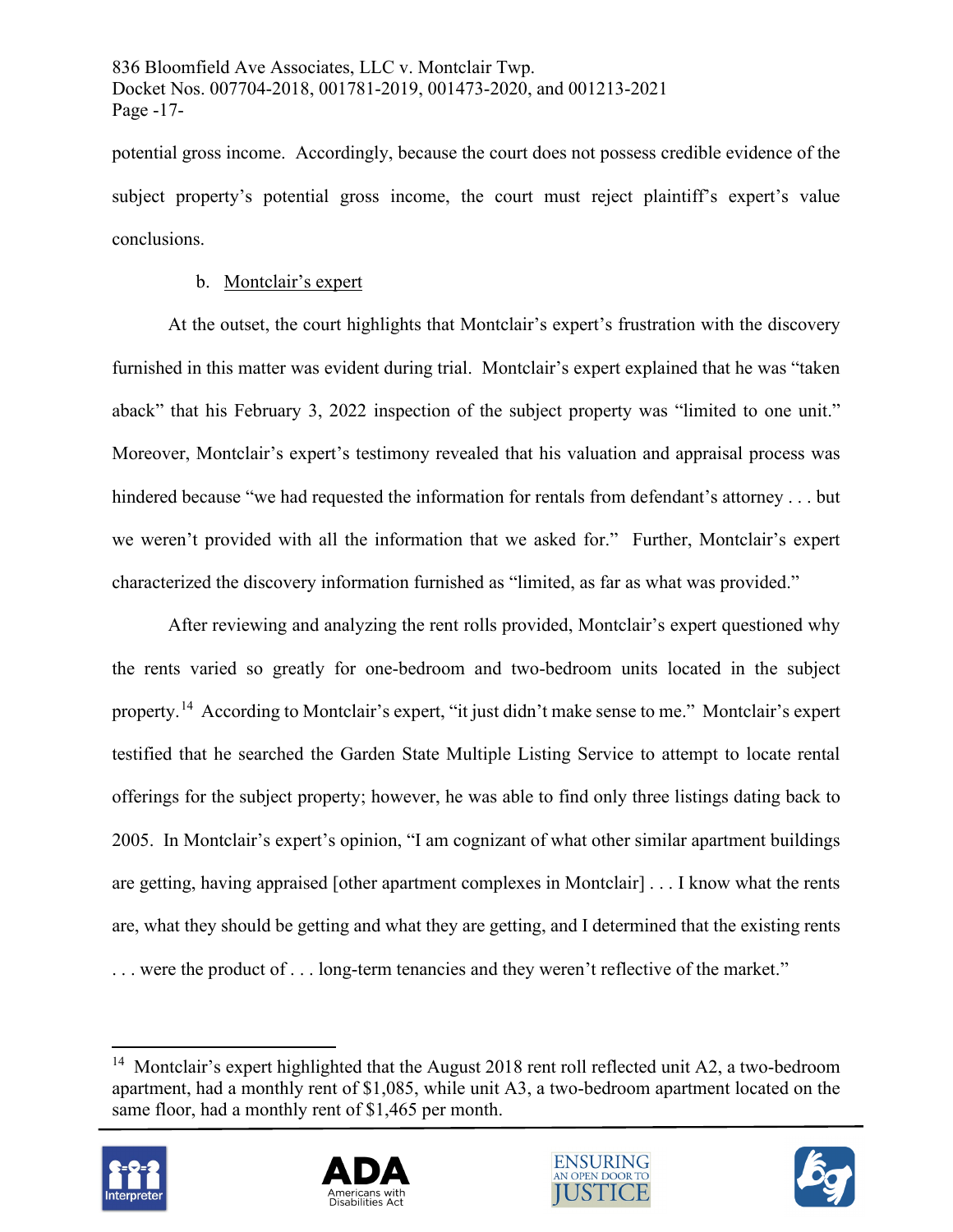836 Bloomfield Ave Associates, LLC v. Montclair Twp. Docket Nos. 007704-2018, 001781-2019, 001473-2020, and 001213-2021 Page -18-

According to Montclair's expert, because the subject property includes several long-term tenants (as of the October 1, 2017 valuation date, approximately seven tenants occupied units for more than five years), he speculated that their rents must not have been annually increased to market-rate rents. Thus, Montclair's expert opined that the subject property's rent rolls consisted of below-market rents. In sum, Montclair's expert concluded that, "I don't believe this is a wellmanaged property." Accordingly, Montclair's expert embarked on an examination of twelve comparable apartment complexes in Montclair to calculate a stabilized economic or market rent to apply to the subject property's one and two-bedroom residential units, as of each valuation date.

However, as recited by our Supreme Court, to overcome the presumption accorded a wellmanaged apartment complex, a municipality must present "convincing evidence" satisfying one of the following three criteria: (i) the leases do not represent economic or market rent because the property is not well-managed; (ii) the leases do not represent economic or market rent because they are outdated, long-term lease agreements; or (iii) the leases do not represent economic or market rent as demonstrated by a "comparison with at least four comparable apartment properties." Parkway Village Apartments Co., 108 N.J. at 272. For the reasons set forth herein, the court finds that Montclair has failed to present the court with convincing evidence satisfying any of the three criteria.

During cross-examination, Montclair's expert readily admitted that he was unfamiliar with plaintiff's principal's business and property management proficiency. Without a basic and adequate understanding of how the plaintiff and its principal conduct business operations and any conclusion that the subject property's management is inept is of dubious value. An expert's opinion lacking a credible foundation and "consist[s] of bare conclusions unsupported by factual evidence is inadmissible." Rosenberg v. Tavorath, 352 N.J. Super. 385, 401 (App. Div. 2002).







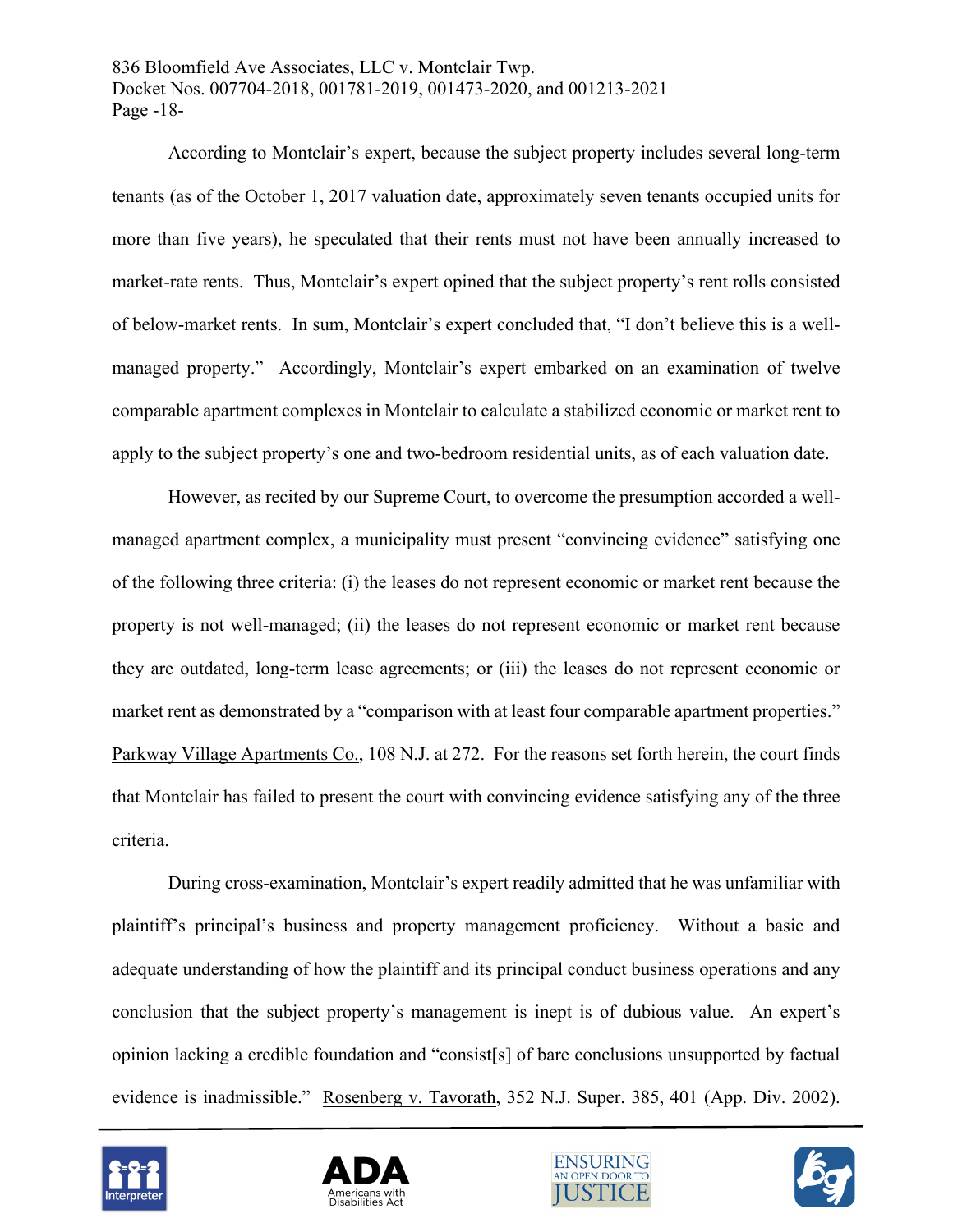836 Bloomfield Ave Associates, LLC v. Montclair Twp. Docket Nos. 007704-2018, 001781-2019, 001473-2020, and 001213-2021 Page -19-

The expert's opinion must have objective support and may not be based on a standard that is strictly personal. See Pomerantz Paper Corp. v. New Comm. Corp., 207 N.J. 344, 373 (2011). The worth, significance, and "probative utility of an expert's opinion stands or falls on the facts and reasoning offered in its support." Bonsangue, 316 N.J. Super. at 284. Here, Montclair's expert possessed no personal knowledge or information about plaintiff's principal or how the subject property is being actively managed (other than his review of rent rolls) to enable him to arrive at his conclusion that the subject property is not well-managed.

The court emphasizes that although Montclair's expert's speculation about why the subject property has disparate monthly rental rates may be accurate, several other market-driven factors, not dependent on the length of a tenant's occupancy, could rationally explain the disparities in the monthly rent. For example, the subject property's rents could be impacted by different unit sizes, renovations or updates undertaken to the interior of certain units, unit floorplans or layouts more or less advantageous or suitable for individuals and families, unit locations (first floor versus third floor in a walk-up building), or unit privacy/views (window views looking out onto the common courtyard versus views in the rear of the building looking into the immediately adjacent building only a few feet away).

Moreover, the court's own examination of the rent rolls discloses that the monthly rent charged for the "A6" and "B6" style one-bedroom apartment units are generally lower than the rents for other one-bedroom apartment units in the complex. Therefore, it is also possible that the "A6" and "B6" apartment units are smaller, have not been updated, possess less privacy, or do not have a floorplan as functional as other units. However, without more certain and concrete evidence about the tenancies and the composition, quality, or design of these units, the court cannot







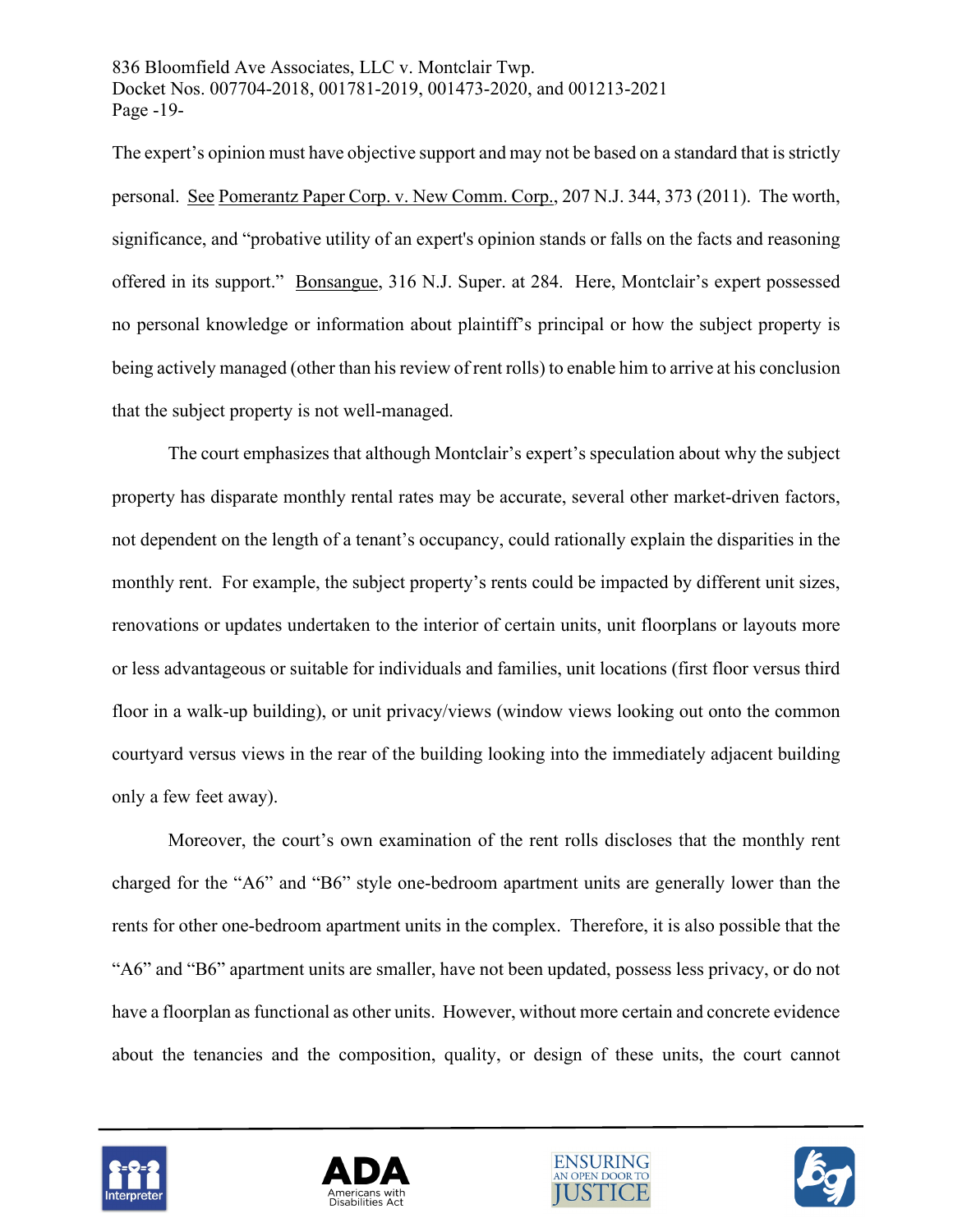conclusively state that the monthly rents ascribed to these units were the product of poor management and/or long-term tenancies, and do not accurately represent fair rental value.

The court emphasizes that plaintiff's expert offered uncontroverted evidence that plaintiff's principal is regularly engaged in the management of approximately 935 residential units in New Jersey, has a full-time staff dedicated to the management of his properties, and conducts its operations in a manner that is customary for the industry. Moreover, Montclair's expert accepted several of the actual expenses reported on plaintiff's income and expense statements as credible evidence of stabilized expenses for an apartment complex. Accordingly, Montclair's expert's conclusion that the subject property is not well-managed is unsupported by any factual, objective evidence in the record and, therefore, must be rejected by the court.

In addition, during trial, credible testimony was adduced from both plaintiff's expert and Montclair's expert that based on their review of the discovery information furnished, including the rent rolls, plaintiff offers its tenants one-year residential lease agreements. In sum, no evidence was presented by Montclair that the subject property leases are not economic because they are old, long-term leases.

Finally, the court turns its attention to the third criteria. Did Montclair present the court with convincing evidence that the subject property's rents are not market-based on "a comparison with at least four comparable apartment properties"? Parkway Vill. Apartments Co., 108 N.J. at 272 (emphasis added).

Montclair's expert testified that he collected rental information from twelve (12) apartment complexes in Montclair across all the valuation dates. However, the court highlights that eleven of the apartment complexes identified by Montclair's expert have on-site parking, a key amenity







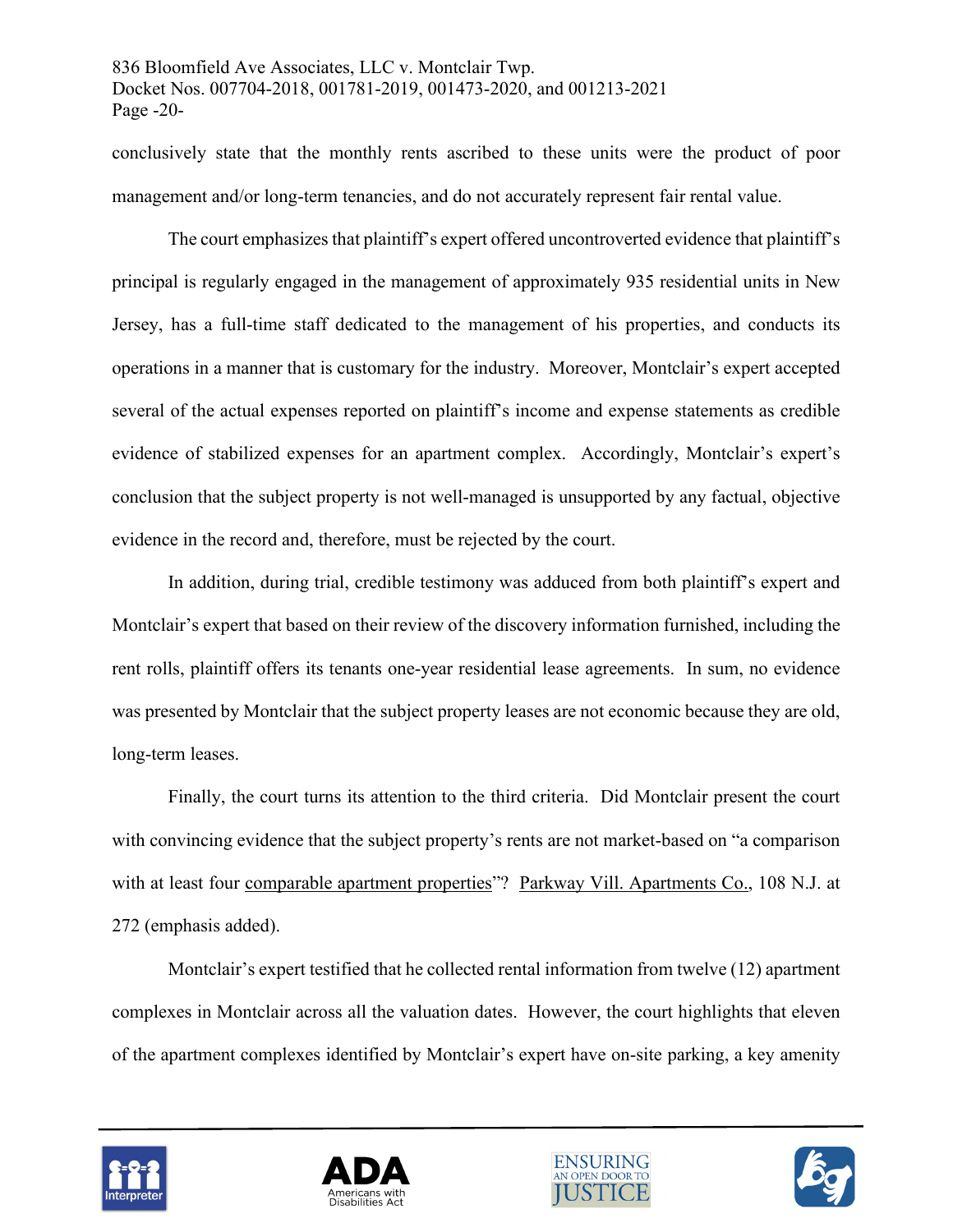836 Bloomfield Ave Associates, LLC v. Montclair Twp. Docket Nos. 007704-2018, 001781-2019, 001473-2020, and 001213-2021 Page -21-

that the subject property clearly lacks.<sup>15</sup> Moreover, the only apartment complex identified by Montclair's expert without on-site parking, 188 Bellevue Avenue, is in Upper Montclair, approximately two blocks from the Upper Montclair Commuter Rail Station. Thus, the court questions how much of a premium the market applies not only to apartment complexes with onsite parking but also to a potentially superior location.

In addition, the court observes that 28 Gates Avenue, 188 Bellevue Avenue, 44 Union Street, 39-41 North Fullerton Avenue, 145 Chestnut Street, and 57 Walnut Street are all located within a reasonable walking distance to one of the NJ Transit commuter rail stations serving Montclair. However, the subject property is located more than one mile away from the closest commuter rail station. Therefore, the court further questions how much of a premium the market applies to apartment complexes that are more suitable for commuters seeking daily transportation into Newark or New York.

The court further observes that although Montclair's expert testified that all the comparable rental properties are in a similar condition to the subject property, the description for 28 Gates Avenue (contained in the Addenda to Montclair's expert's appraisal report) reveals that "twentyseven (27) units have been renovated with new kitchens and baths."<sup>16</sup> Moreover, during crossexamination Montclair's expert revealed that 55 North Mountain Avenue had the "interior foyers

<span id="page-20-1"></span><sup>&</sup>lt;sup>16</sup> The Addenda to Montclair's expert's report only contained detailed descriptions and photos of 28 Gates Avenue, 55 North Mountain Avenue, and 188 Bellevue Avenue.









<span id="page-20-0"></span><sup>&</sup>lt;sup>15</sup> Montclair's expert presented conflicting evidence with respect to the presence of on-site parking. Under his appraisal report, Montclair's expert states that 28 Gates Avenue "does not feature on-site parking. However, a municipal parking lot is located directly opposite the subject property for local resident (permit) use." However, during cross-examination, Montclair's expert stated that the property owner has "a parking lot across the street on a first come first serve basis. . . I assumed on my analysis that the rent that did include that additional parking, that's why I discounted it."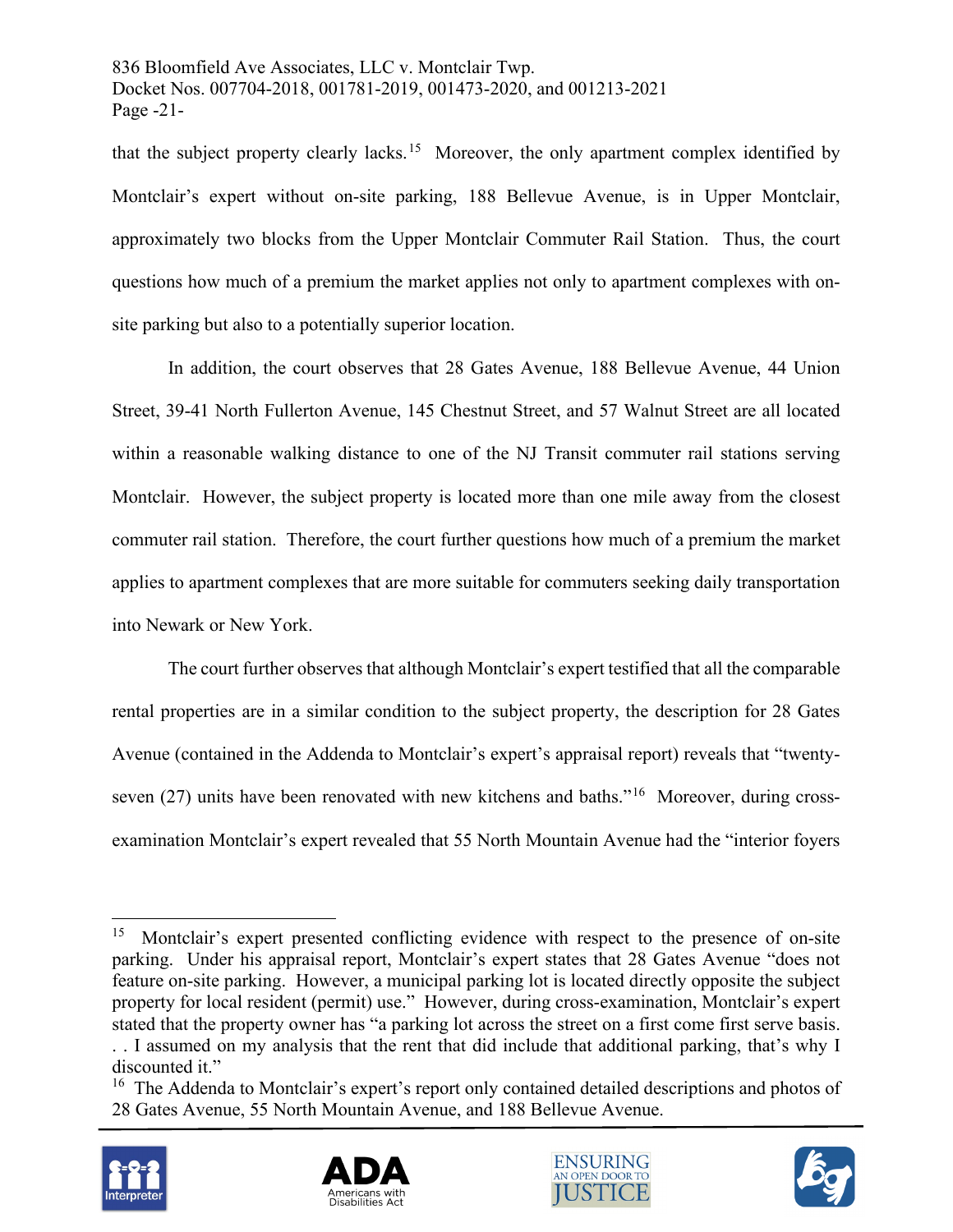### 836 Bloomfield Ave Associates, LLC v. Montclair Twp. Docket Nos. 007704-2018, 001781-2019, 001473-2020, and 001213-2021 Page -22-

and common hallways . . . redone . . . last year," placing them in a "modern" condition. In addition, the court's review of the description for 55 North Mountain Avenue (contained in the Addenda to Montclair's expert's appraisal report), reveals the presence of "eighteen (18) individual garages, nineteen (19) surface parking spaces, and two large<sup>[</sup>-]landscaped areas featuring exterior patios." These are clearly amenities that the subject property does not possess. The court further highlights that cross-examination disclosed that 39-41 North Fullerton Avenue's building is serviced by an elevator, an amenity that the subject property clearly does not possess. Thus, the court questions how much of a premium the market will apply to a three or four-story apartment complex with an elevator. Cross-examination also disclosed that 16 Forest Street is a single-family residential condominium unit, not an apartment; thus, it possesses characteristics and attributes very different from the subject property.

Cross-examination further disclosed that Montclair's expert personally inspected only three of the comparable apartment complexes, 28 Gates Avenue, 188 Bellevue Avenue, and 55 North Mountain Avenue. He did not inspect 44 Union Avenue, 39-41 North Fullerton Avenue, or 16 Forest Street but rather reviewed the Garden State Multiple Listing Service information for these properties and conferred with the listing brokers.<sup>17</sup> Thus, the court questions how he arrived at his conclusion that all the apartment complexes are in substantially the same condition as the subject property.

Further, in determining his market rents, Montclair's expert expressed that he considered several factors in adjusting the comparable apartment market rentals, including, differences in

<span id="page-21-0"></span> $17$  No testimony was elicited during trial from Montclair's expert regarding whether he conducted inspections of 5 Roosevelt Place, 370 Claremont Avenue, 14 Baldwin Street, 145 Chestnut Street, 57 Walnut Street, or 39 Harrison Avenue.







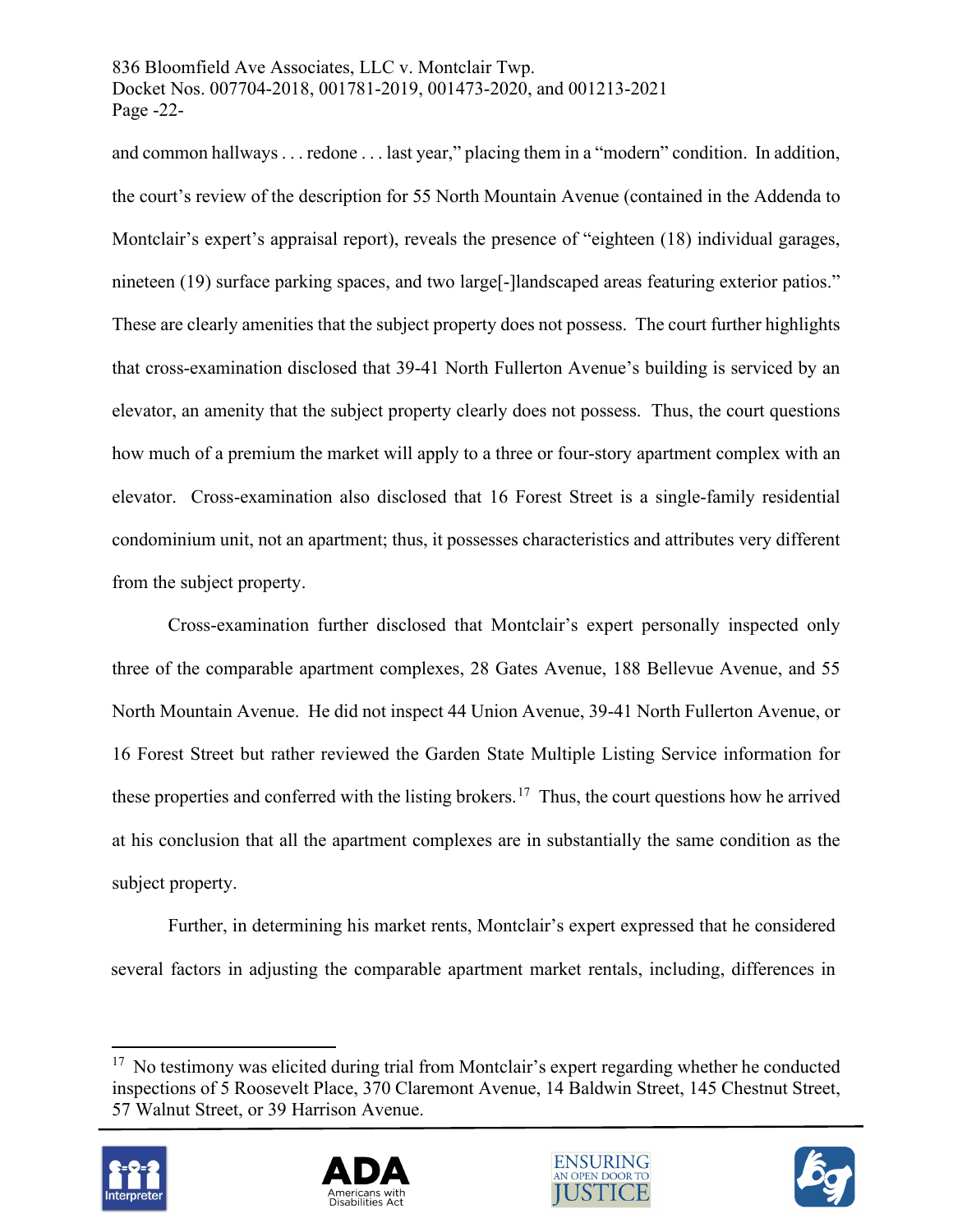#### 836 Bloomfield Ave Associates, LLC v. Montclair Twp. Docket Nos. 007704-2018, 001781-2019, 001473-2020, and 001213-2021 Page -23-

size, number of rooms, condition, availability of parking, general appeal, and location. However, Montclair's expert offered no testimony regarding what data or information he relied on to compute the adjustments to the market rents to discern the subject property's market rent. For example, for the 2018 tax year, the range of Montclair's expert's one-bedroom comparable apartment rentals was \$1,400 to \$1,725. However, Montclair's expert determined the subject property's estimated market rent to be \$1,300. Thus, how did he calculate and apply his adjustments to the range of market rents to arrive at the subject property's concluded market rent of \$1,300? It is well-settled that "differences between a comparable property and the subject property are anticipated. They are dealt with by adjustments recognizing and explaining these differences, and then relating the two properties to each other in a meaningful way so that an estimate of the value of one can be determined from the value of the other." [U.S. Life Realty](https://advance.lexis.com/api/document/collection/cases/id/3SF5-PTV0-000H-S0FG-00000-00?page=72&reporter=3305&context=1000516)  [Corp. v. Jackson Twp., 9 N.J. Tax 66, 72 \(Tax 1987\).](https://advance.lexis.com/api/document/collection/cases/id/3SF5-PTV0-000H-S0FG-00000-00?page=72&reporter=3305&context=1000516) An appraiser must establish appropriate "elements of comparison for a given appraisal through market research and support those conclusions with market evidence." Appraisal Institute, The Appraisal of Real Estate 390 (14<sup>th</sup> ed. 2013). Adjustments must have a "foundation obtained from the market, and where appropriate, [be] supported by cost manuals." Greenblatt v. Englewood City, 26 N.J. Tax 41, 55 (Tax 2011). Hence, the probative value of an expert's opinion hinges upon the similarities which can be drawn between the properties and the objective market data utilized to support adjustments thereto. Here, Montclair's expert offered no objective market data in support of the "factors" or adjustments he applied to the comparable market rents in arriving at his concluded market rents.

Finally, cross-examination disclosed that in or about March 2020, plaintiff executed a oneyear lease with a new tenant for unit C3, a one-bedroom apartment, at a monthly rent of \$1,250. However, Montclair's expert found the market rent for that unit should be \$1,400 per month. In







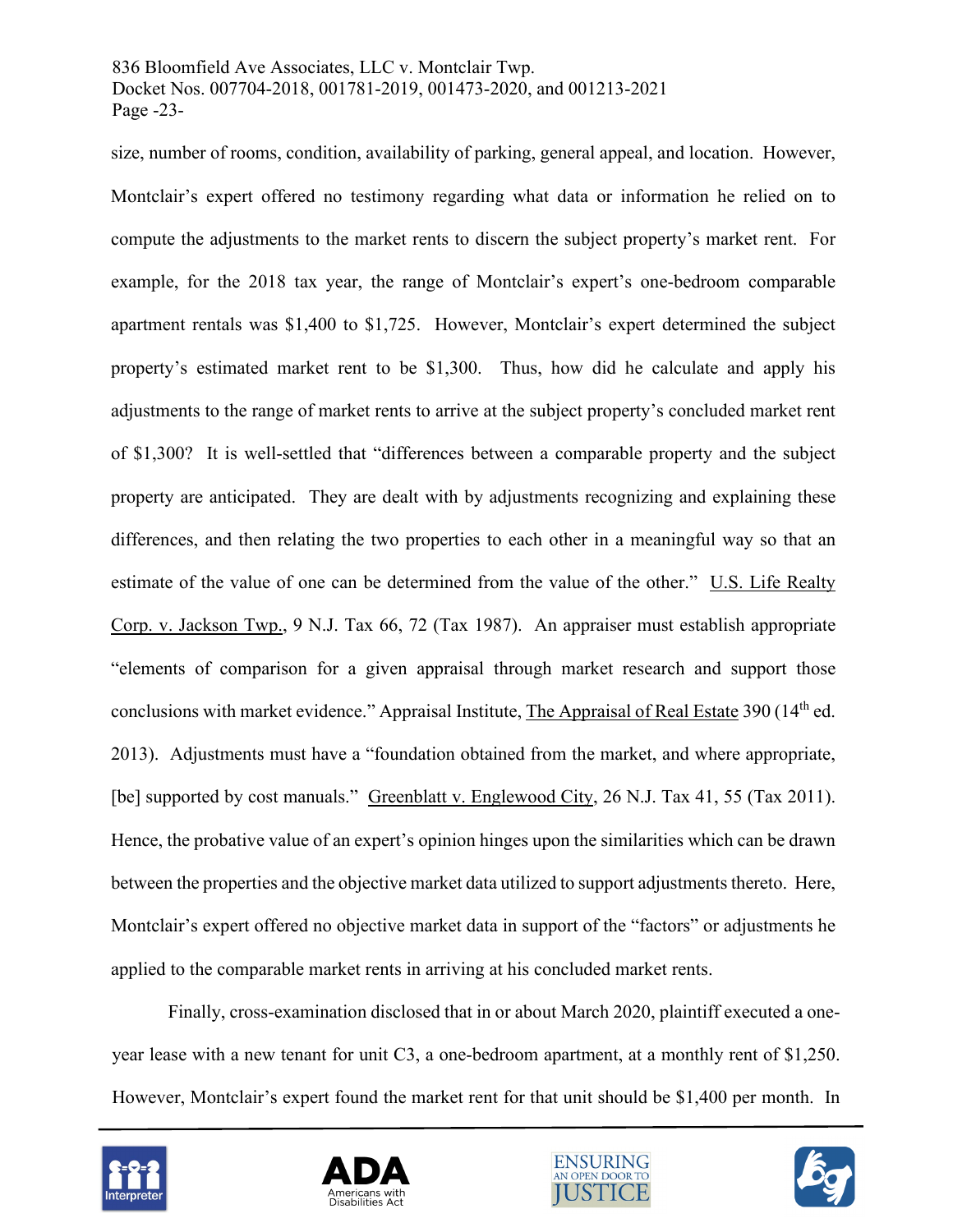836 Bloomfield Ave Associates, LLC v. Montclair Twp. Docket Nos. 007704-2018, 001781-2019, 001473-2020, and 001213-2021 Page -24-

Montclair's expert's opinion, "one isolated lease or rental in this property wasn't going to influence my determination of market rent . . . , one lease in the subject property . . . doesn't indicate that it should be adopted for all the units." Similarly, the rent roll disclosed that on or about September 1, 2020, plaintiff executed a one-year lease with a new tenant for unit B3, a two-bedroom apartment, at a monthly rent of \$1,632. However, Montclair's expert found the market rent for that unit should be \$1,850 per month. Yet, Montclair's expert did not identify any of the subject property's new tenant rentals as comparable and competitive market rents.

The court acknowledges that contract rent and economic or market rent are not always synonymous. "Contract rent is that rent which is 'payment for the use of property, as designated in a lease.' Economic rent is the 'rental warranted to be paid in the open real estate market based on current rentals being paid for comparable space.' There is no doubt that economic rent or fair market rental if it differs from actual or contract rent must control." Dworman v. Borough of Tinton Falls, 1 N.J. Tax 445 453 (Tax 1980) (internal citations omitted); New Brunswick v. State of N.J., Div. of Tax Appeals*,* 39 N.J. 537, 544 (1963); Parkview Village Assocs., 62 N.J. at 29. However, the actual rent negotiated under an arms-length lease, executed in close proximity to the valuation date is not to be disregarded. McCrory Stores Corp. v. Asbury Park, 89 N.J. Super. 234, 243 (App. Div. 1965). "'[I]n determining what is fair rental income, the actual rental income, while not controlling, is an element to be considered." Ibid. (quoting Somers v. City of Meriden, 174 A. 184, 186 (Sup. Ct. Err. 1934)). "Indeed, it may be that contract rent is a significant factor in the search for economic income." Dworman, 1 N.J. Tax at 453 (citing Parkview Village Assocs., 62 N.J. at 30).

Here, plaintiff executed leases with new tenants for the subject property's units on or about the respective valuation dates. The court observes that those leases may be probative evidence of







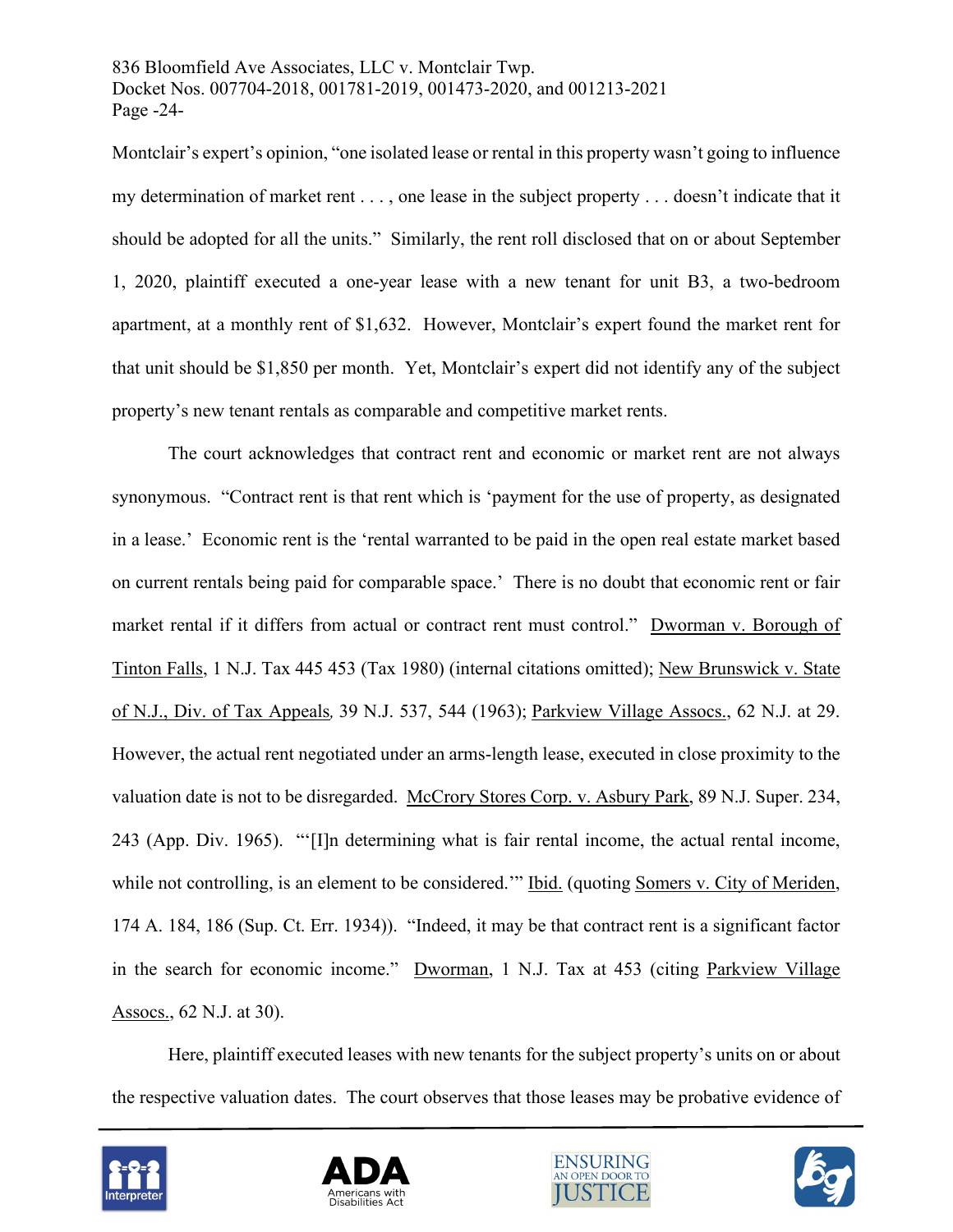836 Bloomfield Ave Associates, LLC v. Montclair Twp. Docket Nos. 007704-2018, 001781-2019, 001473-2020, and 001213-2021 Page -25-

the marketplace's reaction to units becoming vacant at the subject property. While Montclair's expert should not have blindly accepted these leases as evidence of market rent, he also should not have discarded them from his consideration. Montclair's expert repudiation of plaintiff's timely new tenant leases without credible evidence why those leases should be rejected causes the court to further question the accuracy and validity of Montclair's expert's comparable rental properties and derived market rents.

For the above-stated reasons, the court does not find that the twelve apartment complexes identified by Montclair's expert are comparable to the subject property. The court finds that Montclair has not presented the court with convincing evidence overcoming the presumption afforded to large, well-managed apartment complexes. Accordingly, because Montclair has not presented the court with convincing and credible evidence of the subject property's potential gross income, the court must reject Montclair's expert's value conclusions.<sup>18</sup>

### **III. Conclusion**

 The court concludes that plaintiff has failed to prove, by a fair preponderance of the evidence, that the 2018, 2019, 2020, and 2021 tax year assessments on the subject property exceed its true value. In addition, the court further concludes that Montclair has failed to present

<span id="page-24-0"></span><sup>&</sup>lt;sup>18</sup> Although Montclair's expert observed that the subject property's superintendent occupies the nineteenth basement apartment, Montclair's expert offered no testimony or evidence regarding the business relationship or agreement that exists between the superintendent and the plaintiff. He speculates, without any data or evidence, that the superintendent is "provided [free rent] as part of his salary or in lieu of salary." However, in attempting to discern the subject property's gross potential income and value, the court cannot assume what the terms are of that business relationship. For example, if the superintendent is responsible for partial rent or any other sums to plaintiff, such income must be accounted for under the subject property's gross rental income or gross potential income. However, without adequate information, the court cannot speculate as to that relationship and how that arrangement may impact the subject property's gross potential income.